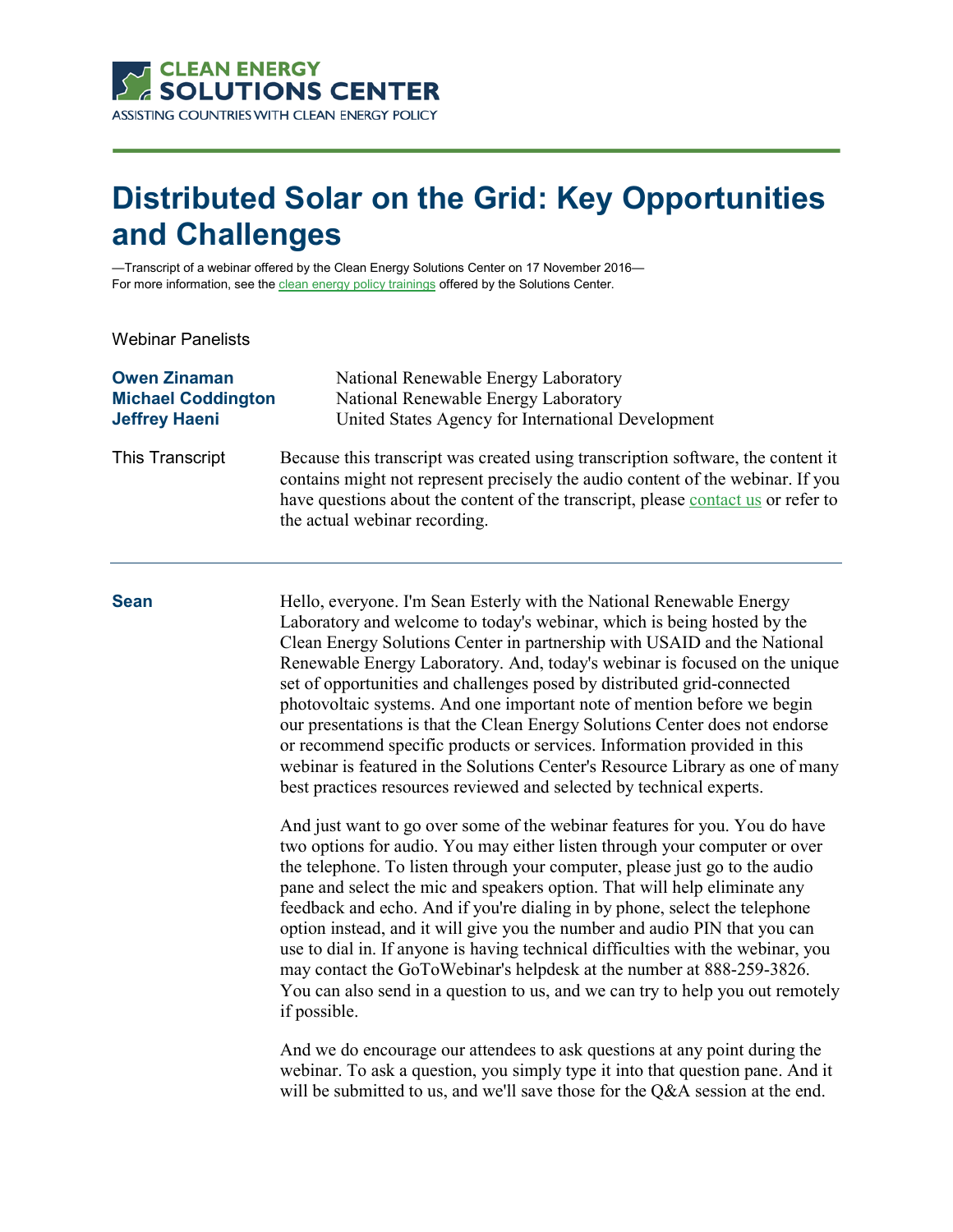If you're having difficulty viewing the material through the webinar portal, we will be posting PDF copies of the presentations at [cleanenergysolutions.org/training.](https://cleanenergysolutions.org/training) And also, we'll be posting a full audio recording of the webinar to that page within a couple days of the broadcast. And in addition, we are now adding all recordings to the [Solutions Center](https://www.youtube.com/user/cleanenergypolicy)  [YouTube channel,](https://www.youtube.com/user/cleanenergypolicy) where we have a great library, now, of video resources, as well as video interviews with thought leaders on clean energy policy topics.

So we have a great agenda set for you today. It's centered around the presentations from our guest panelists, Owen Zinaman, Michael Coddington, and Jeffrey Haeni. These panelists have been kind enough to join us to discuss distributed grid-connected photovoltaic systems as part of the Greening the Grid toolkit, which is a USAID and NREL collaboration designed to support countries and integrate in renewable energy into the power system.

And just before they start, I just want to give a short, informative overview of the Clean Energy Solutions Center Initiative and their resources and services provided. And then following their presentations, we'll have the Q&A session, moderated by Jeff, where the panelists will address questions submitted by audience. And then we'll have some quick closing remarks and a brief survey for today's attendees.

And so just want to give an overview of the Solutions Center, and this slide provides a bit of background in terms of how the Solutions Center came to be formed. And the Solutions Center is 1 of 13 initiatives of the Clean Energy Ministerial that was launched in April of 2011, is primarily led by Australia, the United States, Sweden, and other CEM partners. Some outcomes of this unique initiative include support of developing countries and emerging economies through enhancement of resources on policies relating to energy access, no-cost expert policy assistance, and peer-to-peer learning and training tools, such as the webinar you're now attending.

And there's four primary goals for the Solutions Center. First goal is to serve as a clearinghouse of Clean Energy Policy resources. Second is to share policy best practices, data, and analysis tools specific to clean energy policies and programs. A third is to deliver dynamic services that enable expert assistance, learning, and peer-to-peer sharing of experiences. And then, lastly, the center strives to foster dialogue on emerging policy issues in innovation from around the globe. And the primary audience for the Solutions Center is typically made up of energy policymakers and analysts from governments and technical organizations in all countries. But then, we also strive to engage with the private sector, NGOs, and, also, civil society.

One of the marquee features that the Solutions Center provides is its no-cost expert policy assistance known as Ask an Expert. The Ask an Expert program has established a broad team of over 60 experts, now, from around the globe who are available to provide remote policy advice and analysis to all countries at no cost. So for example, in the area of renewable energy policy, we're very pleased to have Paul Komor from the Renewable & Sustainable Energy Institute serving as one of our experts.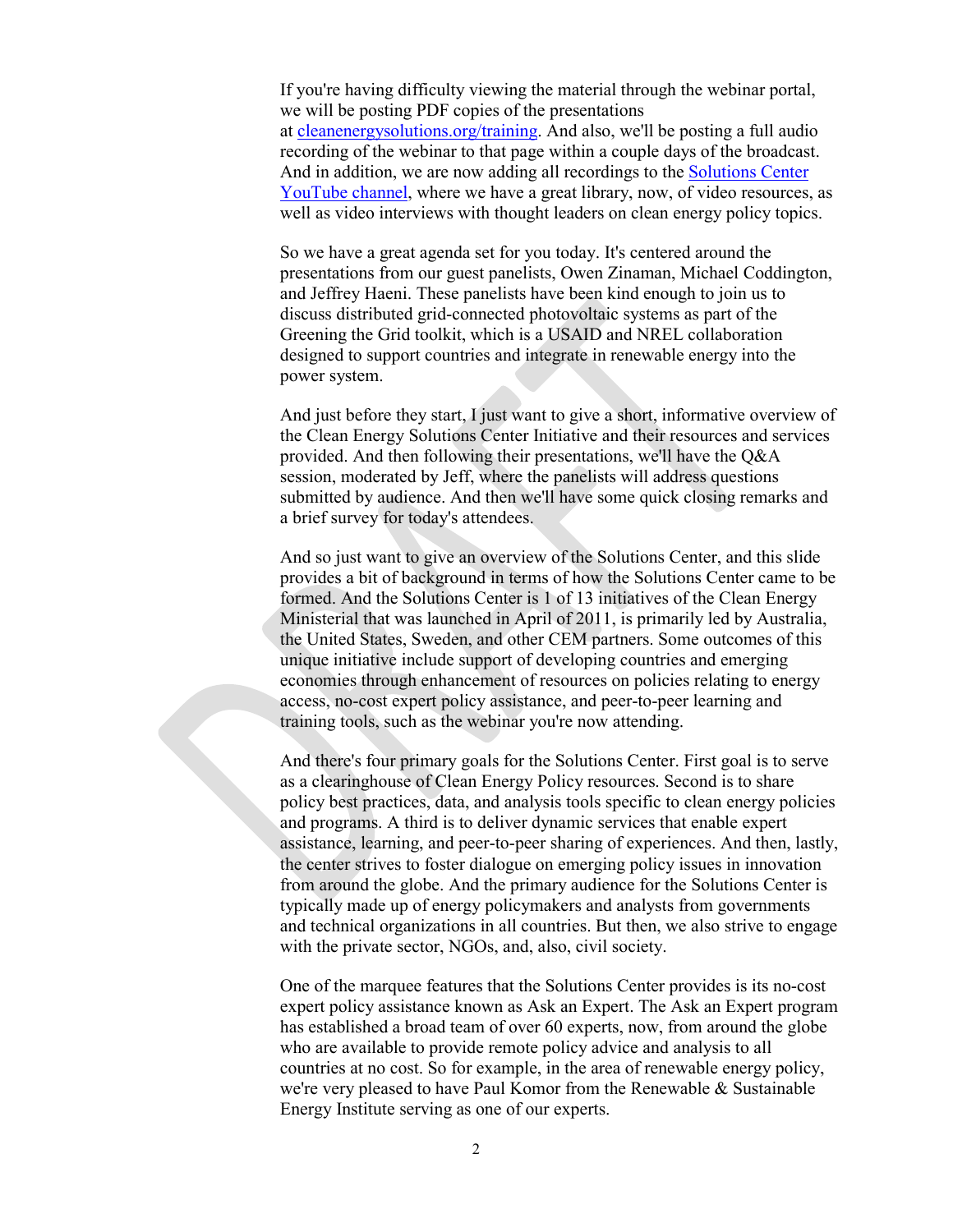So if you have a need for policy assistance and renewable energy policy or any other clean energy sector, we do encourage you to use this valuable service. And again, it's provided to you completely free of charge. So if you have a question for our experts, please submit it through our simple online form at [cleanenergysolutions.org/expert.](https://cleanenergysolutions.org/expert) And we also do invite and encourage you to spread the word about this service to those in your networks and organizations.

So now, I'd like to go ahead and introduce our speakers for today's webinar. And first up will be Jeffrey Haeni who is an energy division chief for the USAID in Washington, where he provides support to USAID missions worldwide on the design, implementation, and evaluation of clean energy projects. And after Mr. Haeni, we will be hearing from Owen Zinaman who is from NREL and who is a power sector analyst and serves as a technical lead for the USAID distributed generation technical assistance program among other roles.

And our final speaker today is Michael Coddington who is a principal electrical engineer at NREL and is focused on the interconnection and integration of distributed energy resources up to the utility distribution grid. And so with those brief introductions, I'd now like to go ahead and welcome Jeff to the webinar.

**Jeffrey** Thank you so much, Sean, and let me add my welcome to the latest edition of the Greening the Grid webinar series, where we periodically explore some of the key issues to integrating renewable energy into the grid. As Sean said, my name is Jeff Haeni, and I work at USAID's Office of Energy and Infrastructure. I'm going to start off the series today with a high-level overview of some of the distributed PV market segments.

> I'll then turn it over to Owen Zinaman at NREL to over some of the economic and business model aspects of distributed PV and then turn it over to Michael Coddington at NREL who will review some of the key technical challenges and solutions. I'll then come back online and happy to entertain any of your questions, which you are free to type in throughout the course of the webinar.

> So if we look quickly at some of the projected capacity additions, we can see that distributed PV is going to comprise a significant share of new-generation capacity moving forward to the tune of about 50 gigawatts projected capacity additions per year out through 2040. And while historically a lot of this capacity has been concentrated in Europe, Australia, US, Japan, China, and other developing countries, you can see from this chart here that a lot of new emerging market players are beginning to add significant capacity. And some of the key emerging market drivers include, of course, the improving economics of rooftop PV, particularly in countries that have high end-use tariffs, and the dropping cost of solar makes the economics very appealing to end users.

> There's also the positive side, the rooftop PVs, a way to rapidly deploy muchneeded capacity and several of these capacity constrained emerging markets. It's an opportunity to tap new sources of investment capital, predominantly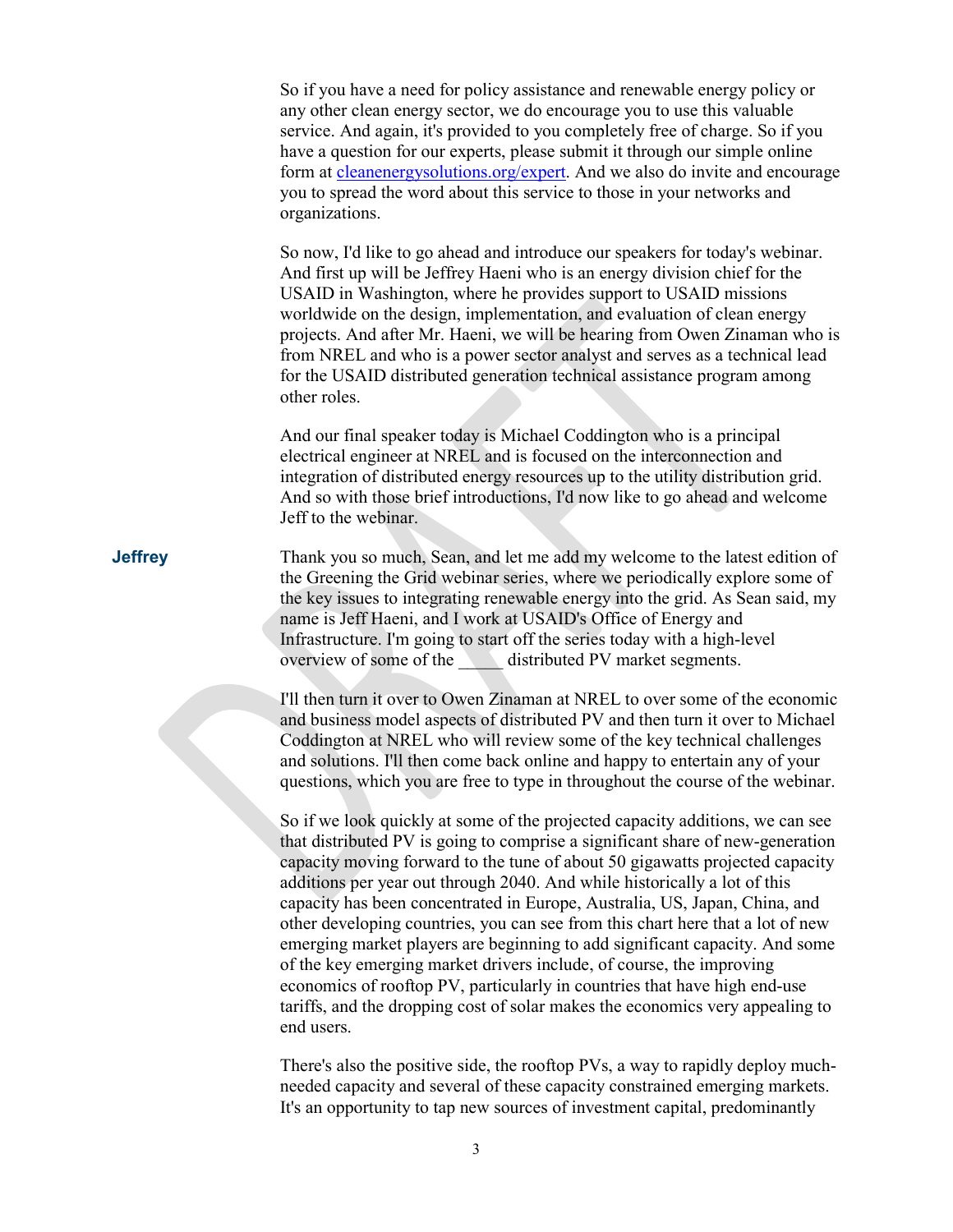|             | domestic capital that might have a higher risk appetite than international<br>investment. And of course, other benefits that we all know of rooftop PV in<br>terms of reduced air emissions and allowing consumers to take part in the<br>traditional markets that have been dominated by utilities and other players.                                                                                                                                                                                                                                                                                                                                                        |
|-------------|-------------------------------------------------------------------------------------------------------------------------------------------------------------------------------------------------------------------------------------------------------------------------------------------------------------------------------------------------------------------------------------------------------------------------------------------------------------------------------------------------------------------------------------------------------------------------------------------------------------------------------------------------------------------------------|
|             | But why it does offer so many significant benefits, it also presents some<br>challenges, and distributed generation is really challenging, globally, how we<br>plan, operate, and regulate the power system. And this can be particularly<br>noticeable in emerging markets that may be defined by weak or<br>underdeveloped regulatory regimes, limited cost recovery mechanisms for<br>utilities and very fragile utility business models; on the technical side,<br>outdated grid codes, poor distribution infrastructure. So some of these<br>challenges, which we are currently debating in the developed world may in<br>fact be magnified in the emerging markets.     |
|             | So whether you're in a country that's just starting to add a few panels of<br>rooftop PV or one that is rapidly scaling up, there are a number of issues that<br>should be considered, and that is the focus of the webinar today. So let me<br>turn it over to Owen, who will get us started on some of the economics and<br>business model sides. And then, he'll turn it over to Michael. So Owen, the<br>floor is yours.                                                                                                                                                                                                                                                  |
| <b>Owen</b> | Thank you, Jeff. Let's go to the next slide. So at a high level, why is<br>distributed generation challenging from an economic perspective? First, it's<br>important to understand that in our sort of in our standard utility business<br>model, utilities make money, either by selling kilowatt-hours or by building<br>new infrastructure and receiving a regulated rate of return on that capital<br>expenditure.                                                                                                                                                                                                                                                        |
|             | Now, if you examine the case of the utility customer choosing to install some<br>rooftop solar, the customer is using less electricity, perhaps even selling<br>energy back to the utility, and investing their own capital. So without a doubt,<br>there are certainly some challenges to be addressed with respect to ensuring<br>the revenue sufficiency of utilities in the face of growing distributed solar<br>programs. And one of the landmark issues there, and many settings, being<br>that fixed utility costs are no longer being recovered through volumetric<br>energy charges. And we'll talk more about this soon.                                            |
|             | On top of this, if you think just conceptually about what types of customers<br>might want to invest in distributed PV, just purely from an economic<br>standpoint, it's those who pay the highest rates for electricity. Now, as it<br>happens, high-income, high-credit residential customers and, often, industrial<br>customers, very commonly pay higher rates relative to the cost they incur to<br>the system. And that's typically done in order to subsidize low-income<br>customers and/or rural or agricultural customers. It's a very common<br>regulatory policy for electricity systems. It's been around for a while,<br>particularly in developing countries. |
|             |                                                                                                                                                                                                                                                                                                                                                                                                                                                                                                                                                                                                                                                                               |

So anyway, if these sort of subsidizing customers for whom DG is quite attractive to invest in begin to fall off the grid, this means that more of the cost for the system will inevitably fall on a smaller portion of the population.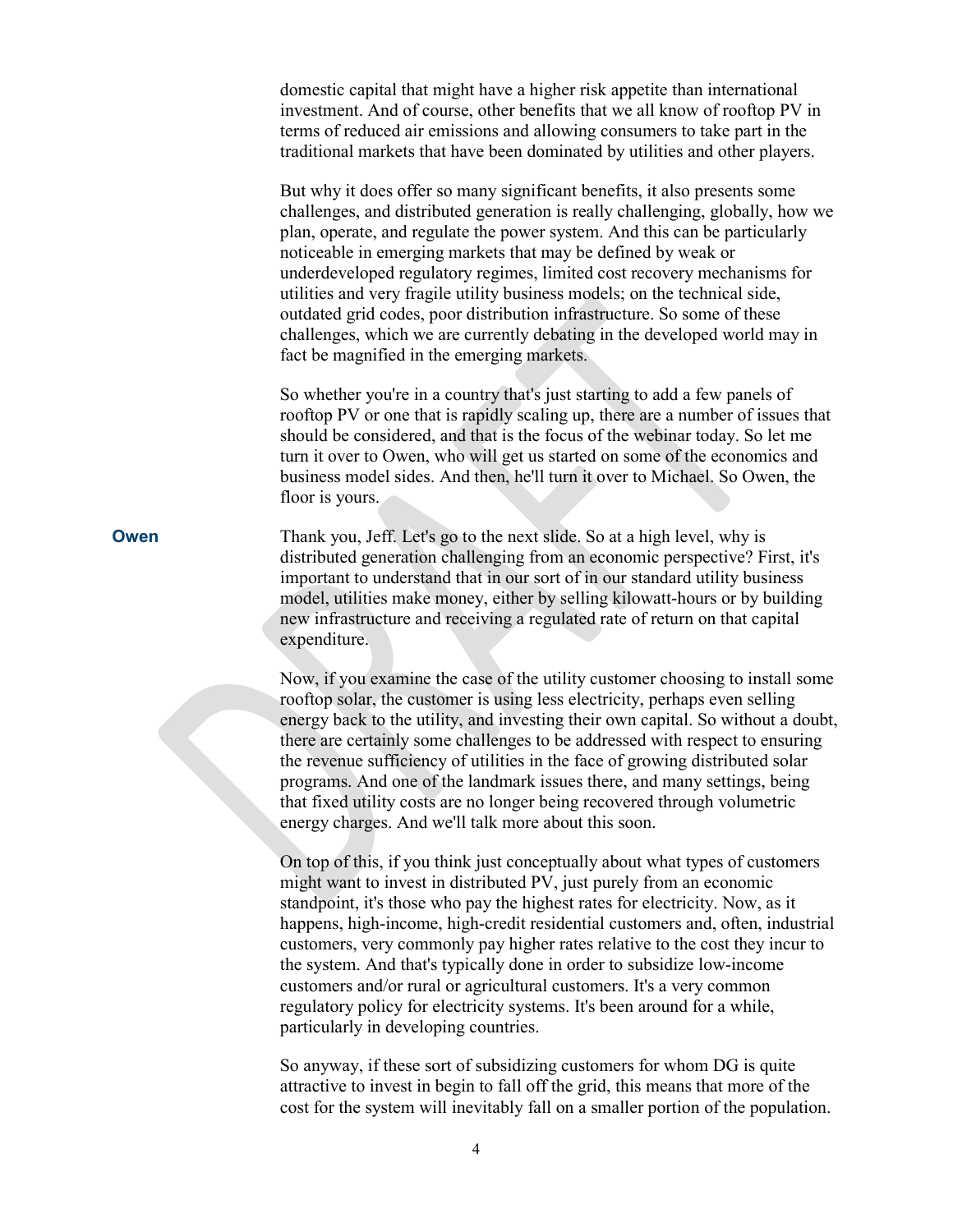And that potentially leads to some equity issues unless, of course, there is some sort of holistically designed intervention, which we'll start skimming the surface of later on in this webinar. Next slide.

So if we're going to talk about utility revenue sufficiency and distributed PV, just and how that might be challenged under some circumstances, then we need to first quickly establish some vocabulary. So first, I want to define "utility cost." These are expenses incurred by the power utility to serve their customers for any number of the individual functions that the utility performs, and then, in the next slide, I'll show you an example of what some of those functions are

But for now, we want to categorize these costs into two simple bins. In reality, it's slightly more complicated than this. But in general, let's say that utility costs are either fixed or variable. If a cost is fixed, it isn't going to change if a customer decides to use more or less electricity. If the cost is variable, it might be reduced if a customer decides to use less electricity or vice versa.

Next, we have "utility charges." Utility charges are the elements of an overall electricity bill that the utilities and regulators use to facilitate the recovery of those utility costs. And they're similarly binned into two categories. Variable charges are on just about every electricity bill in the world, and they're structured in a currency—dollar, peso, what have you, per-kilowatt-hour structure. This is a volumetric rate. The more electricity you use, the more you pay. It's extremely common.

Now, on the other hand, some power bills have fixed charges. These charges are ones that customers get hit with regardless of how much electricity they use. So let's head to the next slide.

So here, on the left, we have an example illustrative breakdown of a utilities cost to serve a residential customer, and it's broken down as a percentage of overall cost. On the bottom, we have our traditionally fixed cost associated with maintaining the network, the administration, certain special programs, regulated profit, et cetera. And then, on top, we have the traditionally variable costs, those associated with generation and fuel.

Now, again, I want to point out that not all generation-related costs are variable, and not all network-related costs are fixed. This is just an illustrated example. Now, on the right, we have a typical electricity bill for a residential customer—again, for this particular example, this illustrated system. The bill is about \$45.00 involving maybe a \$7.00 fixed charge and perhaps \$38.00 of variable charges.

Now, you're probably observing that some—not all—but some portion of the utility's fixed costs are being collected through a variable energy charge. Again, this is very common practice in electricity tariff design around the world, oftentimes, in the name of simplicity for the consumer and also to discourage overuse, which may happen if customers pay a lower variable rate for energy. All right, so let's head to the next slide.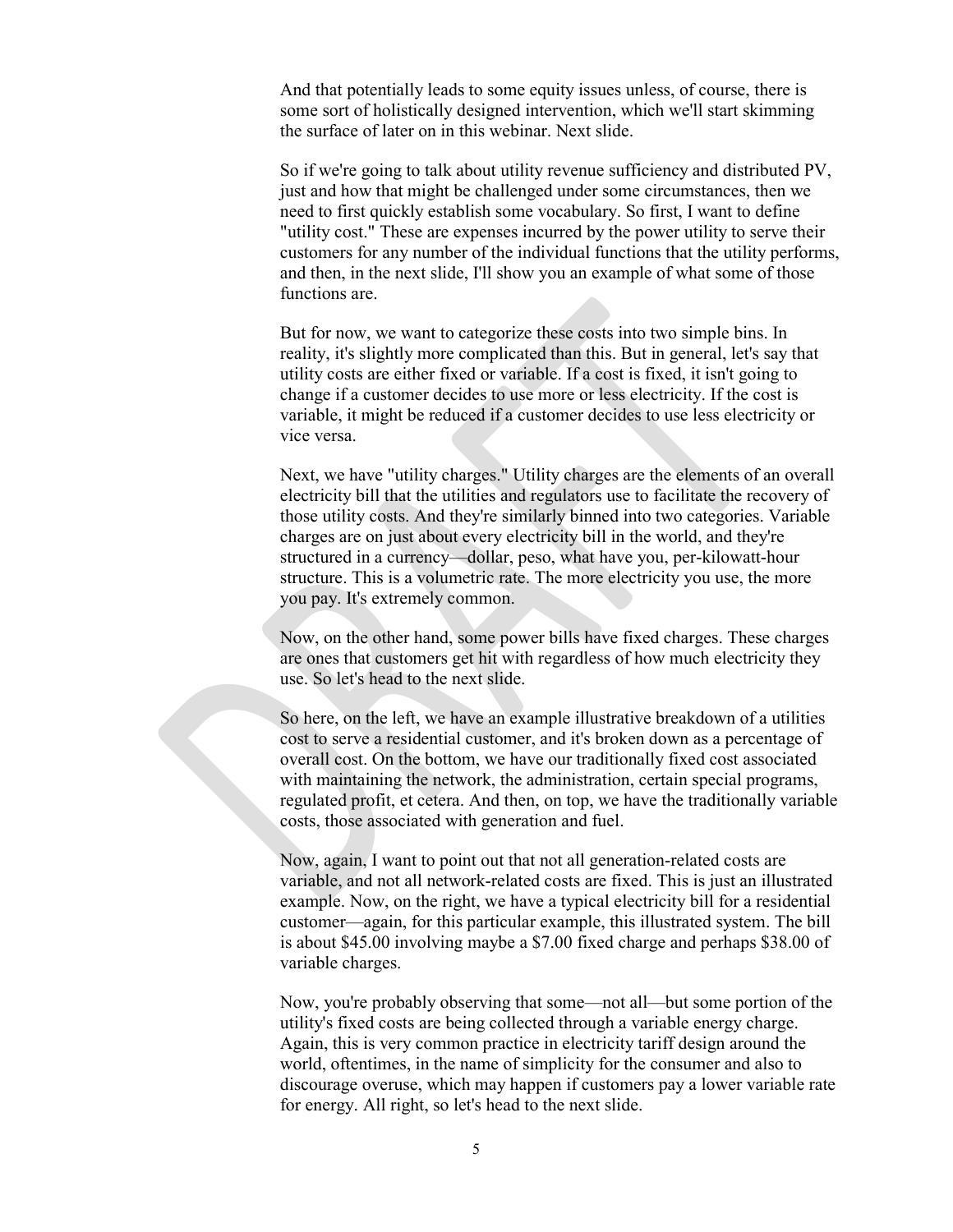So now, let's imagine that this customer that otherwise would've had a \$45.00 bill for the month of October had installed PV at the beginning of that month. And over the course of that month, the generation of that system netted out with their electricity consumption to a nice, flat zero net consumption. So now, in this scenario, all of the utility's variable cost related to generation and fuel purchases would go away. So there would be a notable cost savings to the utility in that respect.

However, a good deal of the fixed cost that the utility incurred that month for that customer are not being recovered. And in this scenario, when enough DPV is installed in this utility service territory, it's possible that some revenue sufficiency issues may be encountered. Next slide.

So now that you understand, hopefully, this concept of lost fixed cost recovery, let's think about all this at a slightly higher level and walk through this figure to understand the implications of what this might look like, starting with the black circle on top. So we begin with a scenario where a customer installs a solar PV system. This allows them to eliminate their variable energy charges from their utility bill, and that can, in certain circumstances, lead to unrecovered fixed utility cost.

However, as a regulated utility, it's almost certainly going to be made whole in this situation, which will require raising rates on non-DPV customers. Now, what happens when you have higher rates? Well, the investment signal for customers to go off the grid becomes stronger, and then, more customers will potentially drop off. And round and round this cycle may go.

So now, of course, all this completely depends on how retail rates are designed and also how the compensation scheme for the rooftop solar generation is designed. So even though this seems like a gloomy and challenging situation, it can, without a doubt, be avoided, and we'll talk more about this later. But before we do that, I want to complicate things a bit.

So we all know that retail electricity rates are different for different types of customers, whether you're a low-income customer or a business or an aluminum smelter. So because of this, it turns out that the types of customers that install DPV matters quite a bit from the standpoint of the utility and their revenue sufficiency, and that can influence this little cycle here quite a bit. So to the next slide.

So again, I think we need a little bit more background on retail electricity rate design fundamentals and to kinda dig into these DPV issues. So this time, I want to try and explain how retail rates are commonly subsidized. This happens in most countries in the world but is of particular relevance in developing country contacts, where there's a lot economic development objectives that are sort of caked into the regulators thinking on things as a set rate.

So the two concepts I want to explain here are direct rate subsidies and rate cross subsidies, and let's start with the latter. So here, we see an illustrative example of retail electricity rates for four different customer types. From left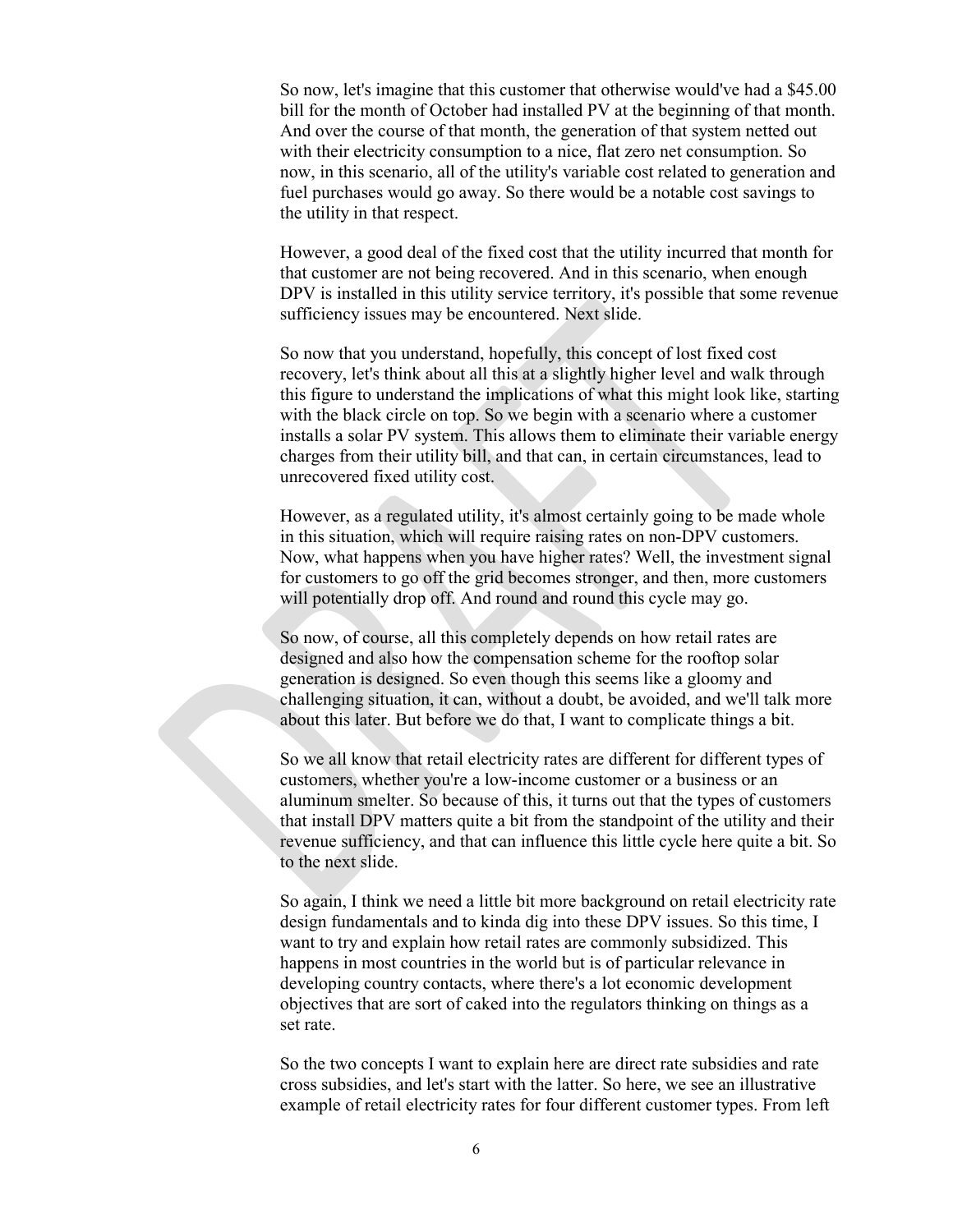to right, we have agricultural customers, residential customers, commercial customers, and industrial customers. All of these customers pay a different tariff, some below and some above the actual cost of electricity or really of the cost that it takes to serve them.

So in this example, we see a very common practice where industrial and commercial customers are paying higher than cost-reflected rates. And the additional revenue that they provide ends up subsidizing residential and agricultural customers. So now, again, this is a simplified example, and in practice, we see cross subsidization of cross-rate classes happen in many different directions.

But in this example, as in real life, the customers with the strongest economic signal to invest in distributed PV are usually the subsidizing rate classes who are paying the highest rates. And when these customers drop off the grid, not only does fixed cost potentially go unrecovered, but on top of that, this cross subsidy is lost, which further places burden on customers that don't have distributed PV systems. All right, let's head to the next slide.

So also, just to provide an alternative perspective, in many countries, cross subsidies are not employed at all. And instead, the central government, particularly in developing countries, will come in and subsidize electricity rates directly for customer classes of their choosing. So in this example, we see the central government directly subsidizing agricultural and residential customers, while commercial and industrial customers are paying a costreflected rate.

In this particular rate, from the standpoint of a central government, it's actually quite attractive to get these agricultural and residential customers on PV because it can reduce the burden on the national budget. And however, because those customers pay so little for electricity as it is, an investment for them in PV doesn't seem to attract it from a financial standpoint. And oftentimes, we've seen government programs that try and sweeten the deal a little bit for those types of subsidized customers. All right. So let's head to the next slide.

Now, just to give you a real-life example, in this slide, we have pictured the average retail rates for electricity across customer classes in Mexico in 2015. So now, in Mexico, they employ a scheme that primarily relies on central government subsidies for certain customer classes but also across subsidy between high-income residential customers and more lower-use residential customers.

So to quickly go over the graph, we see commercial and service-sector use just paying cost-reflective rates on the left, industrial, residential, and agricultural customers paying increasingly subsidized rates as we move to the right. And then, on the far right, we also see a breakout of residential rates between the low-use residential customers and the high-use residential customers, with the high-use residential customers paying an above-cost-ofservice rate, which supplements the National Treasury's subsidies in providing that additional cross subsidy.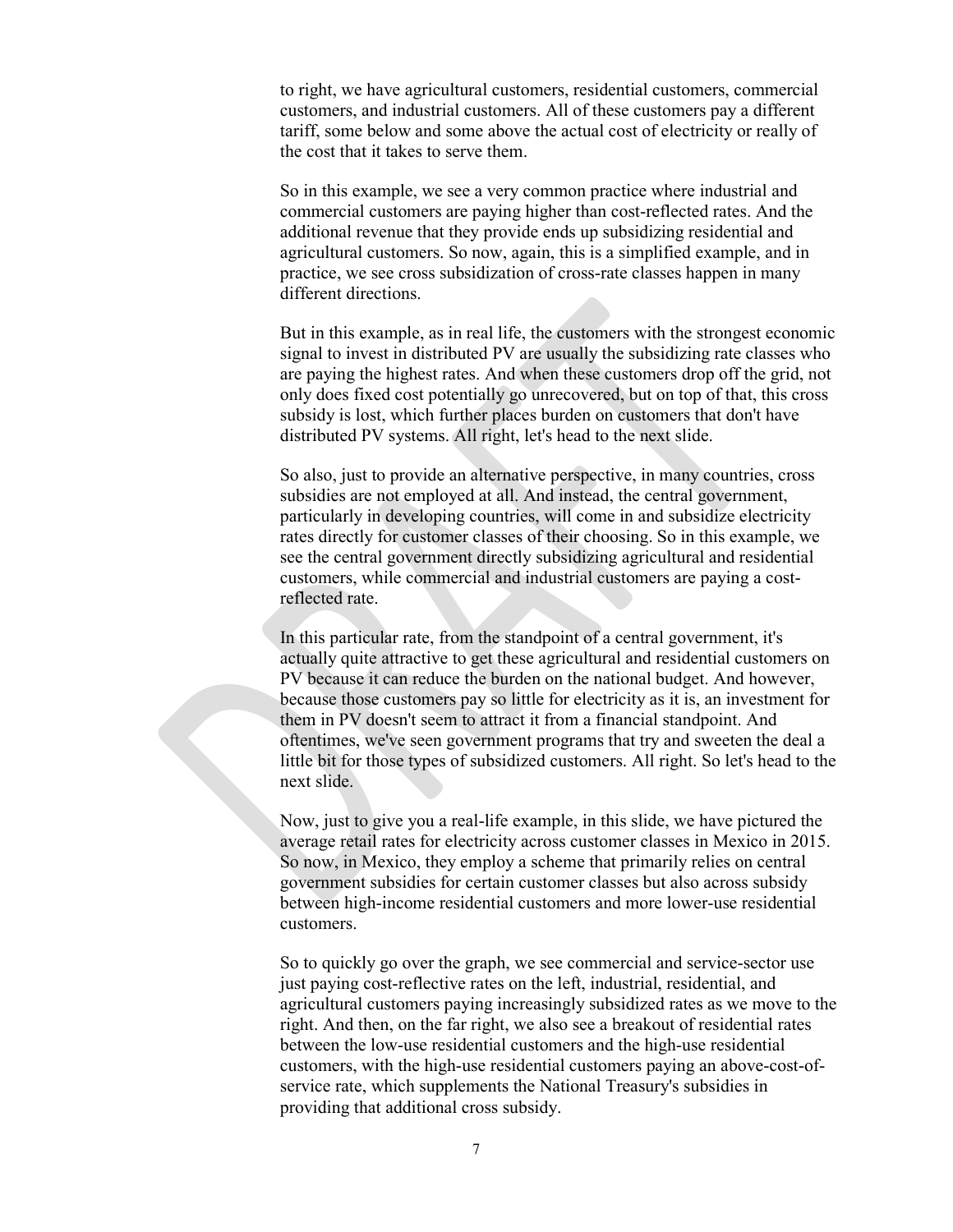So now, Mexico's—they're currently in the fairly early stages of the DPV market. And based on this graph, you will likely not be surprised to know that the customer types in the highest rates for electricity are also the ones in most commonly investing distributed PV.

Now, for the high-use customers, in particular, those paying 3.41 pesos per kilowatt-hour, over on the far right, there is certainly some concern about these wealthy, credit-worthy subsidizing customers dropping off the grid, which could put further strain on the National Treasury of Mexico. And at the same time, it's been acknowledged, and it's actually currently being studied by the government Mexico, that there very well could be a huge opportunity to deploy DG for the subsidized customers and accrue major benefits, both to those customers and into the national treasury in terms of reducing the subsidy payments that they have to make.

So now, I just wanted to share this as a real-life example of how retail rates' structures and subsidy structures are quite important and how they can sort of be very influential on how policymakers and regulators approach distributed PV, utility cost recovery issues, et cetera. So let's move to the next slide.

As well, now that we kinda covered this cross-subsidy thing a little bit, I just want to come back to the cycle we went through earlier, and I suppose I haven't yet said that explicitly. But it's important to note that this cycle can become exacerbated quite a bit if cross-subsidizing customers are leaving the grid. And certainly, equity issues may arise if lower-income customers are stuck with the bill for the utility's fixed cost, even though the higher-income customers who can traditionally afford DPV are still utilizing the gird in the evening, overnight, the morning, et cetera.

However, again, this is not all doom and gloom. To this point, I provided a short review of some of the potential issues. But I need to empathize that there truly are a vast range of solutions available in terms of retail-rate design, customer-compensation design, and business models and financing—you name it—to address all of these issues. And to be fair, DPV provides a huge amount of potential benefits, which we'll touch on shortly. Next slide.

So in later-stage policy dialogues around DPV, there's often the sentiment that, well, you know, if we can establish "fair compensation" for rooftop solar customers, a compensation which kinda elegantly balances many different valid perspectives on the cost and benefits of distributed PV, many of these issues that I've talked about with you may go away. Before I jump into talking about those costs and benefits, I did want to quickly elucidate some of the key stakeholder perspectives on the DPV scene with respect to establishing fair and equitable customer compensation.

So first, on the utility side, fair compensation to the utility would likely mean that the DPV customer is paying her or his fair share for use of the grid and that the utility is being compensated for any equipment that might be installed or maintained to enable that DPV customer to use the grids, both for consuming and exporting electricity. Next, on the developer side, DPV developers are very quick to stress the value of DPV to the grid with respect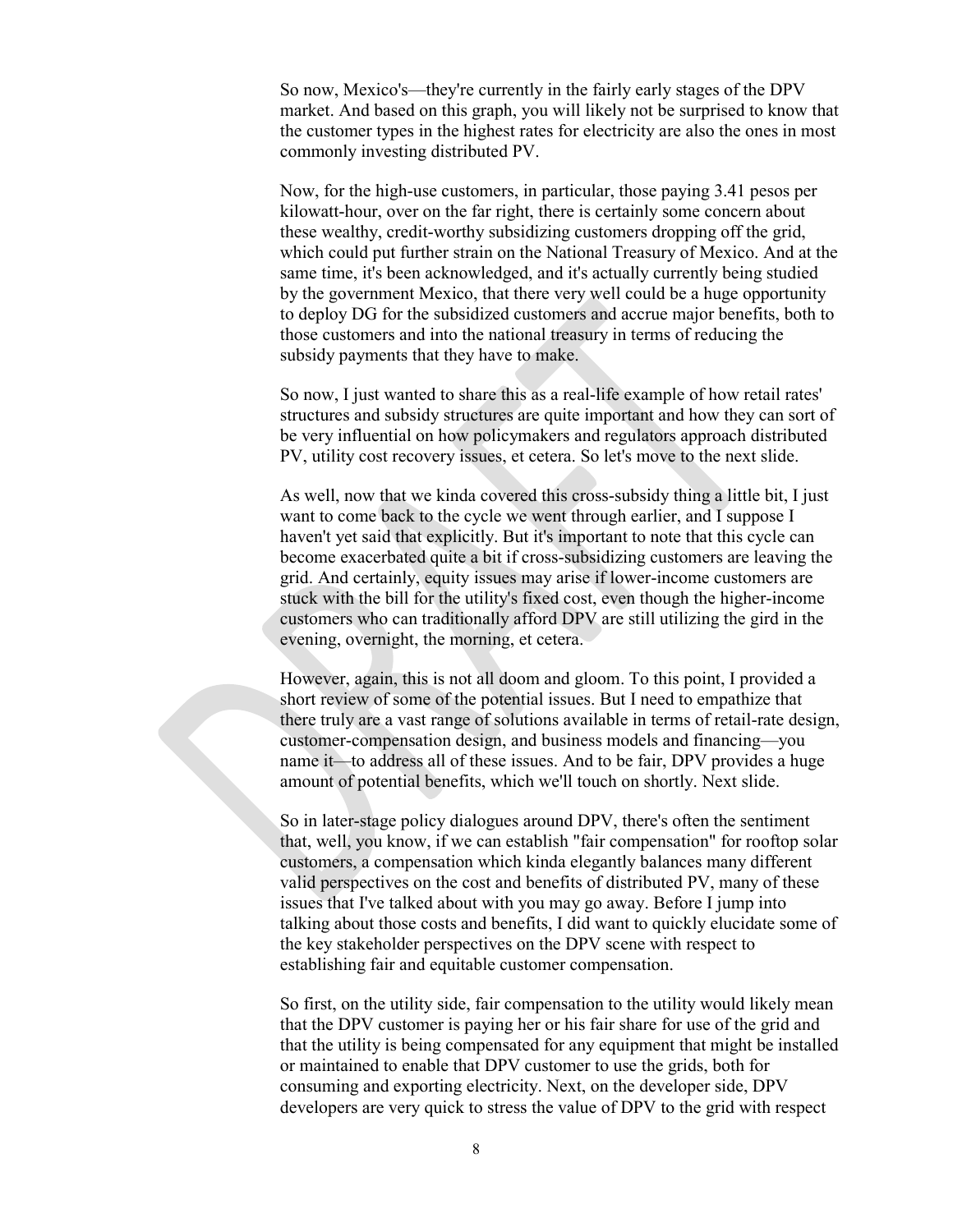to the energy it provides that reduce transmission and distribution losses, the capacity value, the potential for these systems to provide localized grid stability services, potential environmental benefits. The list goes on. And from their perspective, compensation to their customer should include a very holistic consideration of these benefits.

So for non-DPV customers, oftentimes, they're getting informed through public relations campaigns run by their utility. They need to be concerned about subsidizing DG adopters, which, depending on the regulatory paradigm, the retail rates, the compensation scheme, could be a valid issue to be considered.

And then, finally, from a societal perspective, perhaps through a broader policymaker lens, the potential role for these systems to provide jobs and economic development, emissions, and water-use reductions, perhaps in the case of subsidized retail rates, the potential to reduce stress on the national government budget, these are the types of values that, from more of a societal perspective might be considered. And the reality is all of these perspectives are quite valid. We head to the next slide.

Okay. So now, in practice, for those of us who work in this DPV policy and regulation field, we find that where most of these perspectives tend to coalesce around is in the balance of the value between the DPV customer who installs the system and the value that the DPV system provides to the broader utility system. To quickly run through these costs and benefits, which, by the way, is by no means a comprehensive list. Let's start on the left.

From the standpoint of the consumer, this is relatively simple and intuitive. The DPV customer enjoys the benefit of having a reduced electricity bill. And an additional benefit in some less electrified settings, additional electricity during times of power shortages. These benefits accrue ultimately at the expense of the system itself to the consumer. And in general, let's note that this tends to be fairly simple and easy to quantify and calculate.

On the right, we have the value to the utility. We note that the utility avoids having to generate power, perhaps saving on the fuel cost of their marginal, most expensive generator, reduce TND line losses, and perhaps, they can defer, even fully avoid, needing to make certain capital expenditures. And that frees up funding for other more pressing needs.

Now, on the other hand, a grid-connected program costs money to administrate. That's a cost that the utility incurs. And depending on how retail rates are designed, they may experience lost fix-cost recovery issues that we discussed earlier. If they're a distribution-only utility that generally buys power wholesale and then turns it around and sells it at a markup, then that's a very common structure around the world. There may be a lost margin on sales. And I think, actually, in the interest of time, let's just keep going.

So in terms of calculating the right side of our balance figure, the value to the utility, we see that in practice, many utilities and regulators are starting to study this question in a lot of detail. And each one takes not only a different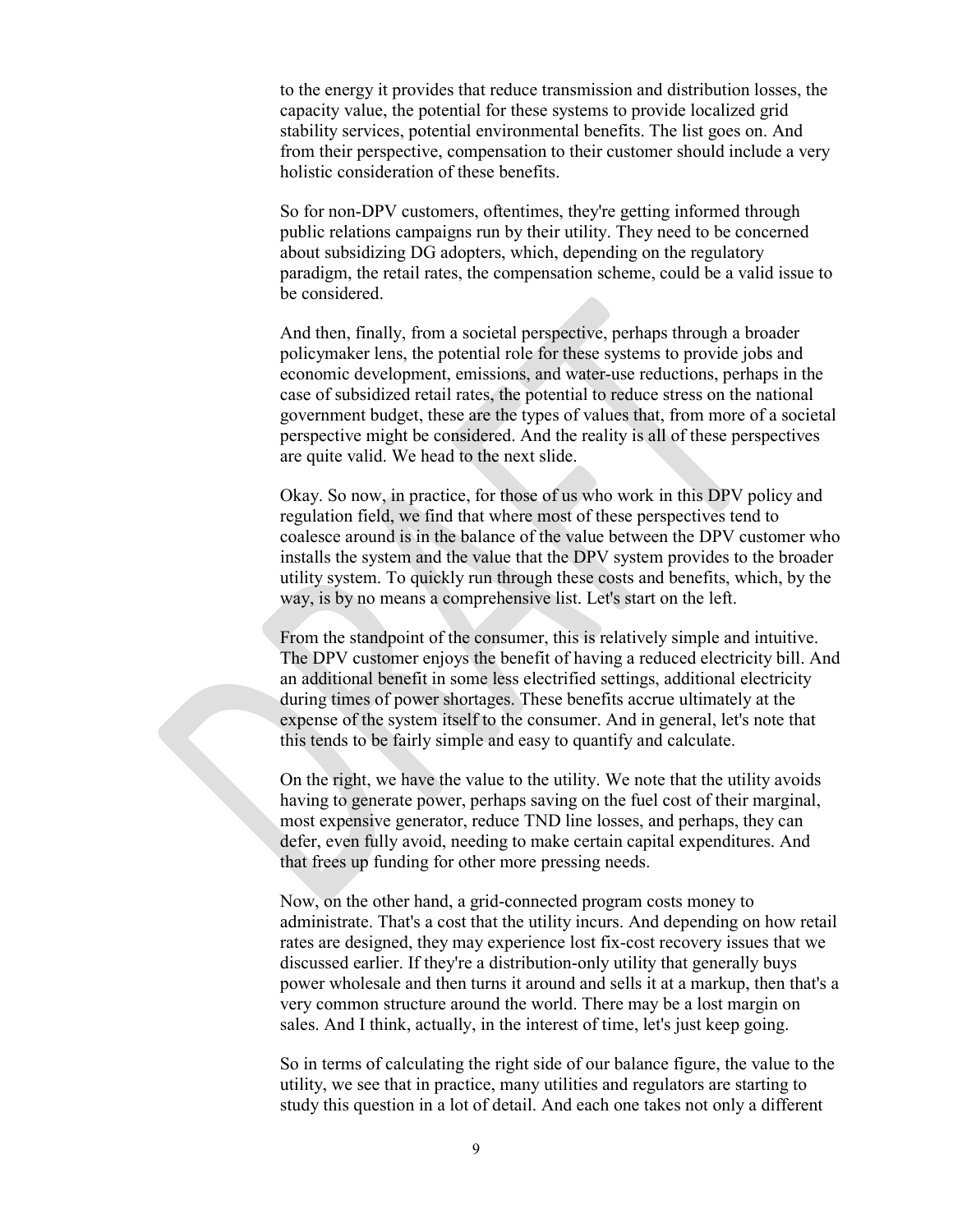perspective on which costs and benefits should be included, but also, they're employing a range of different methodologies to evaluate each of those cost and benefit streams.

The figure on the right here illustrates a 2013 review of various utility distributed PV valuation studies, and we see that there's a huge range, you know, way of error of ours of what value-distributed PV brings to the grid. One important thing to note is that two very smart analysts with great data could approach the exact same utility system and run the numbers and come out with very different results, my point being that there's no single global best practice for how DPV should be valued from that utility and system perspective.

We here at NREL have certainly tried to do our part to map out some of the different methods that might be employed. But again, there's a lot of individual customizations that need to be done for each study based on the available data and really like the exact question that the analysts want an answer to.

So stepping back for a second, before we launch into the solutions base for these distributed PV issues, it's important to take the perspective of the regulator. They tend to be at the center of many of these dialogues on how to fairly and equitably compensate DPV while preserving revenue sufficiency. So here are some of the goals to scan over. I think in the interest of time, I want to just move forward into discussing some of the compensation mechanisms.

So this is kind of the fun stuff, in my opinion. These are some of the available policy and regulatory approaches to promote distributed PV while mitigating some of the issues we've discussed. They ultimately fall into three bins, which we can jump right into. So let's start from the top with net metering.

Net metering, which is the most prevalent compensation mechanism in the US, allows for one meter to spin forward or backward based on the customer's net consumption. The grid is used as an energy bank, where, purely from a financial standpoint, credits from kilowatt-hours exported during the day can be used to pay for kilowatt-hours used overnight or any other time the sun isn't shining. At the end of the billing cycle, the customer may have an excess of kilowatt-hour credits, which can be applied to subsequent month's bills.

All of this implies that the crediting value for exported generation is equal to the full retail rate for electricity. And at the end of a set period of time, usually between 12 and 24 months, if any kilowatt-hour credits remain banked, they are deemed net excess generation, and they either expire for zero value, or they're paid out in cash at a predetermined rate, usually somewhere between the utility's avoided energy cost and the full retail rate. Now, because of a net scheme, the implication is that—the implication in the title is that the PV system is wired such that the customer has the opportunity to consume the \_\_\_\_\_ energy before it's sent out to the grid. And that's very different from our next scheme, which is a feed-in tariff.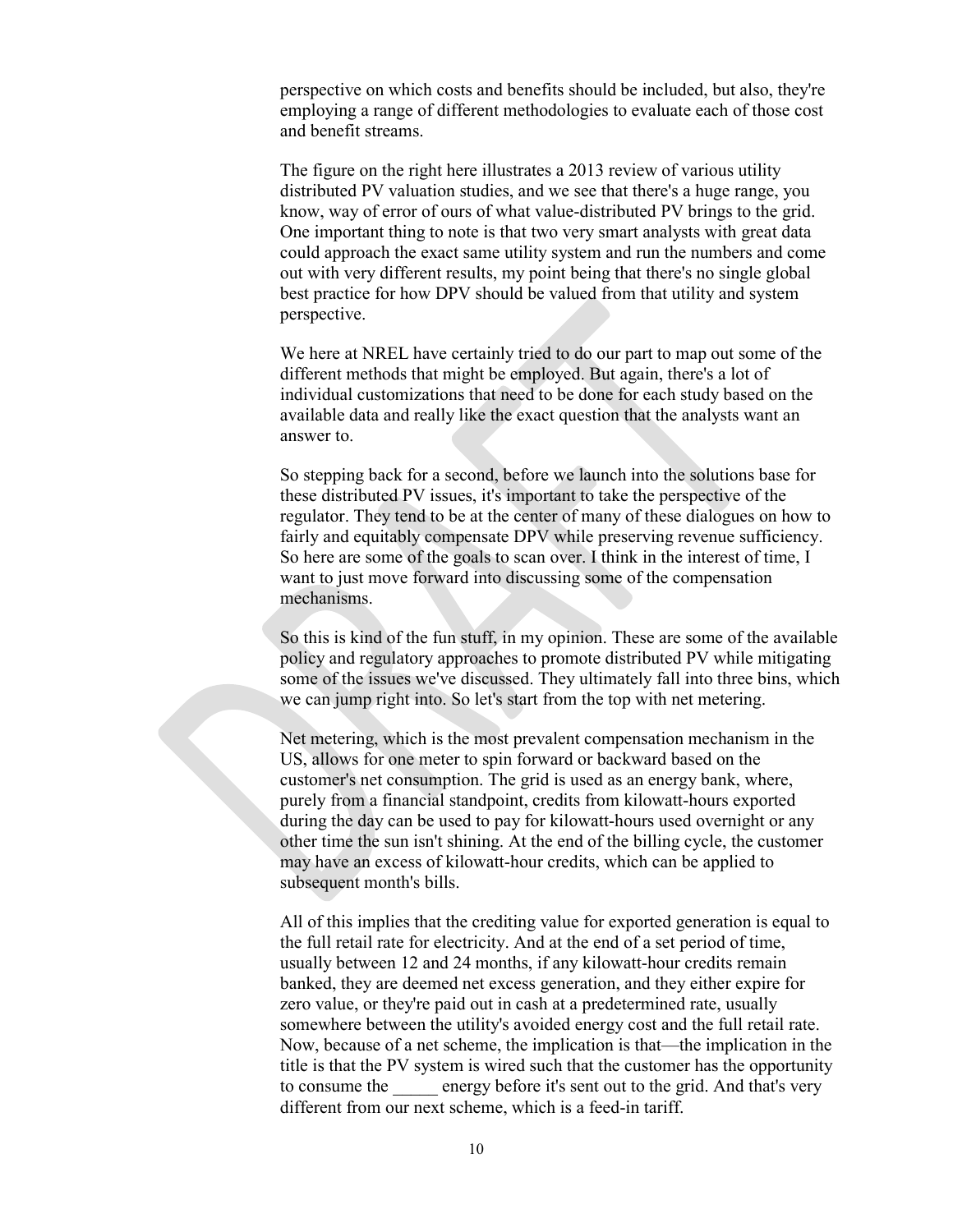So for a feed-in tariff, the customer continues to consumer electricity as normal, paying the standard applicable rate for electricity. The PV system is not really wired behind the meter at all in this case, rather the power generated from the PV system is sent directly out to the grid, measured separately and credited separately. This is a proper buy-all-sell-all scheme, where the sell rate is customized and usually fixed for the lifetime

 $\mathbb{Z}$ 

So now, a quick note on feed-in tariffs. As I have these discussions in various countries around the world, when the prospect of a feed-in tariff comes up, I found that many of our country partners react quite strongly to the prospect of a feed-in tariff by saying, "Oh, no, we cannot do a feed-in tariff. It's way too expensive. Just look at Germany and look at Spain."

And my response is always the same, which is to take a step back and point out that a feed-in tariff is a way of metering exported electricity and billing reports. That's it. It's not a requirement of a feed-in tariff that the sell rate for the generation be high. Many feed-in tariffs we're observing around the world are well below the retail rate for electricity. Again, a feed-in tariff is a metering and a billing arrangement. There's no implication, tacit or otherwise, that it's expensive. Let's move on to the next one.

So finally, one emerging solution in many jurisdictions that perhaps used to have net metering is a shift to this concept called "net billing," and many would refer to this, also, as a net feed-in tariff. Here, the customer has two meters. The system is wired to give the customer the opportunity to consumer their own electricity, first, before that power gets pushed out to the grid.

The first meter is a net consumption meter. It spins forward if at any given point in time the customer is taking power from the grid in excess of what they're generating. And then, that meter is billed at the retail rate for electricity since it's measuring what the customer is taking from the grid.

The second meter is a net export meter. This one spins forward. If at any given point in time, the customer is sending out power to the grid in excess of what they're consuming, that second meter is credited to the customer at a separate predetermined rate, similar to a feed-in tariff. Okay. And then, in the interest of time, let's move forward.

So I just want to quickly point out that when people are thinking about retail rate design for customers and maybe revisiting it for rooftop ports, because it's distributed PV, there's two approaches. You can either change retail rates for all customers, or you can change retail rates just for solar customers, and I think, in practice, we found that creating specialized solar customer rate classes ends up allowing much more surgical solutions and also much more politically expedient solutions so that you're not changing rates for millions of people. You're only changing it for the folks that have installed distributed PV.

And then, let's just move forward another slide or more. So just wrapping up here, this slide has a lot on it, but I want to, first, quickly point out that there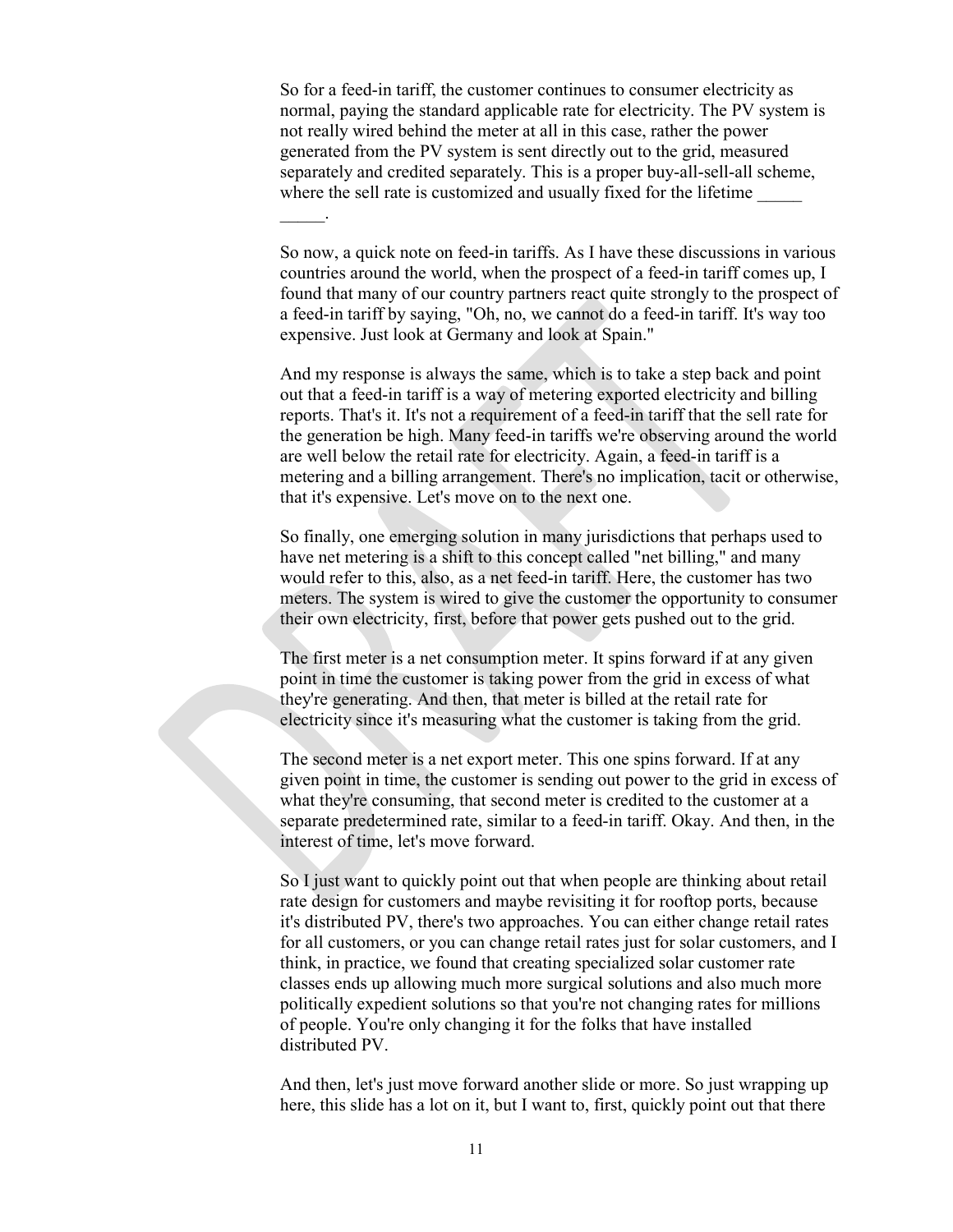are a range of ownership models for distributed solar. Obviously, we have the fairly standard model, where the customer purchases and installs the system, but an increasingly common approach around the world, which I believe dominates 80 percent of the market in the US, is 3rd-party leasing. Under that setup, solar installers or other investors associated with that solar installer will put up the capital for a customer system. And then, the customer will effectively sign a long-term lease for their electricity, which perhaps costs 70 to 80 percent of their normal electricity bill.

Again, this has been a very successful model to close the financing gap for many residential and commercial customers. There's also community solar in this respect, which, just because in the interest of time, I think we're going to have to skip. In terms of financing, I'll mention that access to capital is a huge deal for distributed PV and distributed PV customers and that there are many innovative public and private approaches to achieve this.

And then, finally, I'll say in terms of carving out an increased role for the utility, we're beginning to see certain models where the utility builds, owns, and operates its own distributed PV systems. As I've alluded to in the previous slide, no one knows a distribution system better than the utility that owns it. And these utilities are very well positioned to identify sites that have a large amount of value to the grid.

So this is now being done under rooftop rental arrangements, where the utility, again, builds, owns, operates the DPV system, but then makes a monthly payment to a customer for using their roof. This is particularly an attractive prospect maybe to provide some income and free electricity to lowincome customers. We've already seen the model work quite well in several places in India, most notably Gujarat.

Anyway, I've just run over time here. So I'm going to have to wrap up and pass it over to Mike Coddington to talk about technical issues.

**Michael** All right. Well, thanks, Owen, and my thanks to Jeff Haeni for pulling this together. I'm going to kinda take a different direction and talk more about the technical challenges and codes and standards, some of the topics that are very important to the utilities that are working to integrate PV with their customers onto their system.

> I think the utilities are not really allowed to say no to interconnecting in most places. They just have to find a way to make it happen, and that's where the mitigation strategies come into play. And I'll just cover some of those briefly this morning, not too much of a deep dive, but I want to wrap up with some of the thinking for electric utilities and their distribution, planning, and engineering, and how they're looking at kind of building their systems in the future to accommodate larger amounts of distributed generation. And distributed generation primarily around the world has been photovoltaic systems almost entirely. So go to the next slide, if you would.

I think some of the foundational components of making a successful PV system have to do with having the right technology and solutions to integrate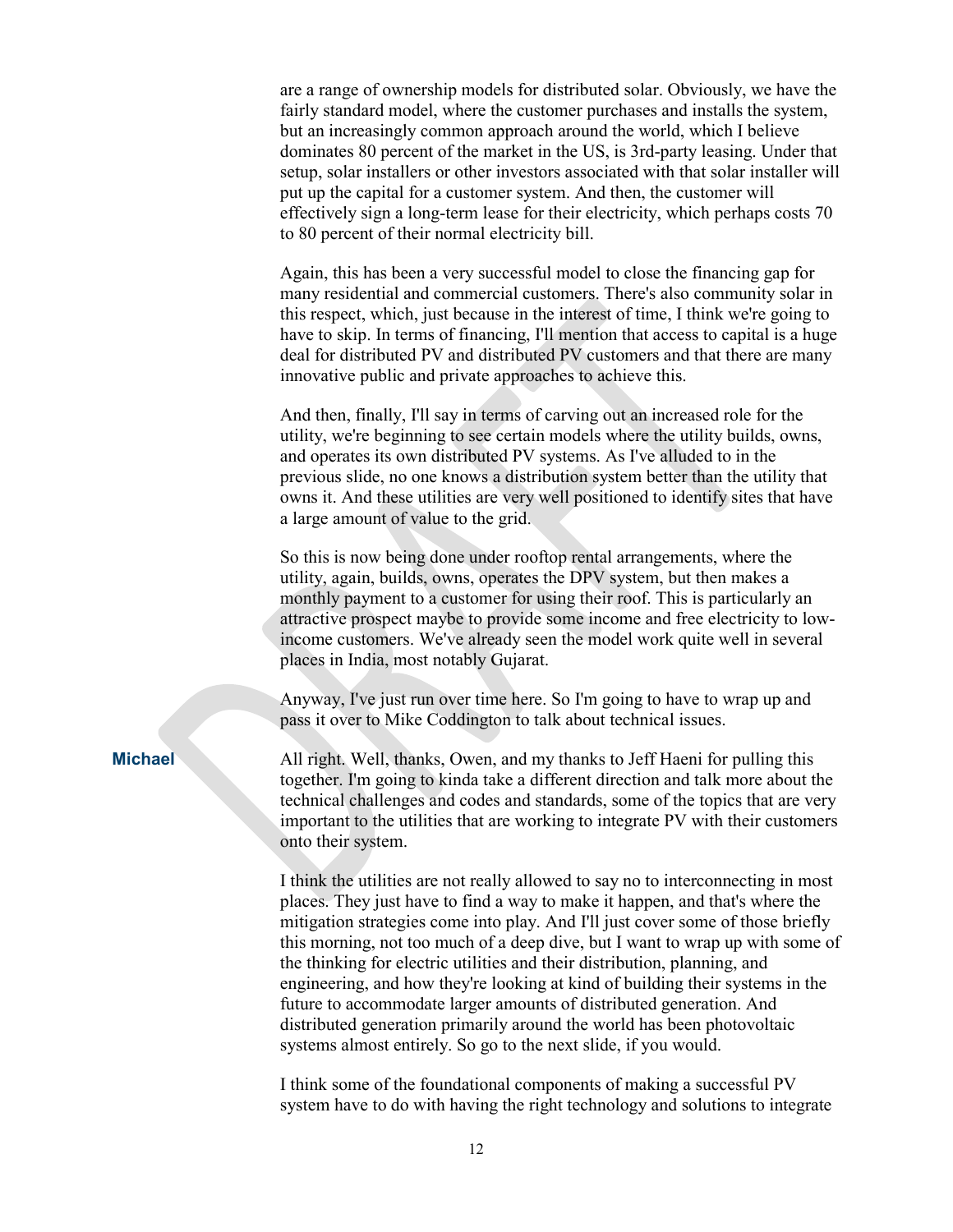to the grid, and that's one of the ways that the utilities will leverage those technologies, like inverters, to play well with the grid. And we'll talk a little bit more about that in a couple of slides. Really critical to the foundation of any utility or any country's approach is to have good and solid interconnection rules and codes and standards in place. I mean they're really foundational.

I had a conversation with Jeff about a year and a half ago. We were very visiting an island country, and the utilities there had mentioned that they just saw PV systems popping up, and nobody was talking with the utility. They weren't sure if these systems were really suitable to tie into their grid.

They knew they were having an impact, and they were concerned about it, but this utility, this country, just didn't have a really good interconnection rule and codes and standards process in place. So that's very important to develop those, and it can take a lot of work, but many countries could adopt what has already been going on and developed around the world. And finally, I'll just mention that utilities and their planning strategies are—many utilities, especially those that are dealing with larger and larger amounts of distributed generation, are kinda looking at a different way to plan their system to make sure that the system operates reliably and safely in the presence of large amounts of DG.

So if you go to the next slide, these are four of the, I guess, the major utility concerns that I hear about, not only in North America but in many other countries. We work with, of course, US utilities but quite a bit of work with the IEA countries. And so many of these topics come up, and it really doesn't matter where you're at because utilities operate in kinda the same manner no matter where you are. Ever utility's different, and yet they operate very similarly.

And so these concerns are very common. The top concern is voltage regulation. If you don't keep your voltage within the right kind of boundaries, you can damage equipment and utility system devices, as well. And I'll talk a little bit more about that in just a couple of slides.

But reverse power flow is a concern. Again, having power that's flowing from a neighborhood or a very large PV system and going back to into the utility system can create a number of different challenges. And that may include creating higher voltage or having problems with the fuses and the circuit breakers to protect that system, which is the third bullet her, really, the protection system coordination. Large amounts of distributed generation can have a negative impact on that.

And finally, unintentional islanding is a concern that comes up, really, universally, and that's the notion of having photovoltaic systems or other distributed generation running on. When the utility system drops off for an outage, there's concern that these PV systems would continue to operate and cause other problems, perhaps damage the system. So if you go to the next slide, this just illustrates—and again, you don't see any numbers here, but I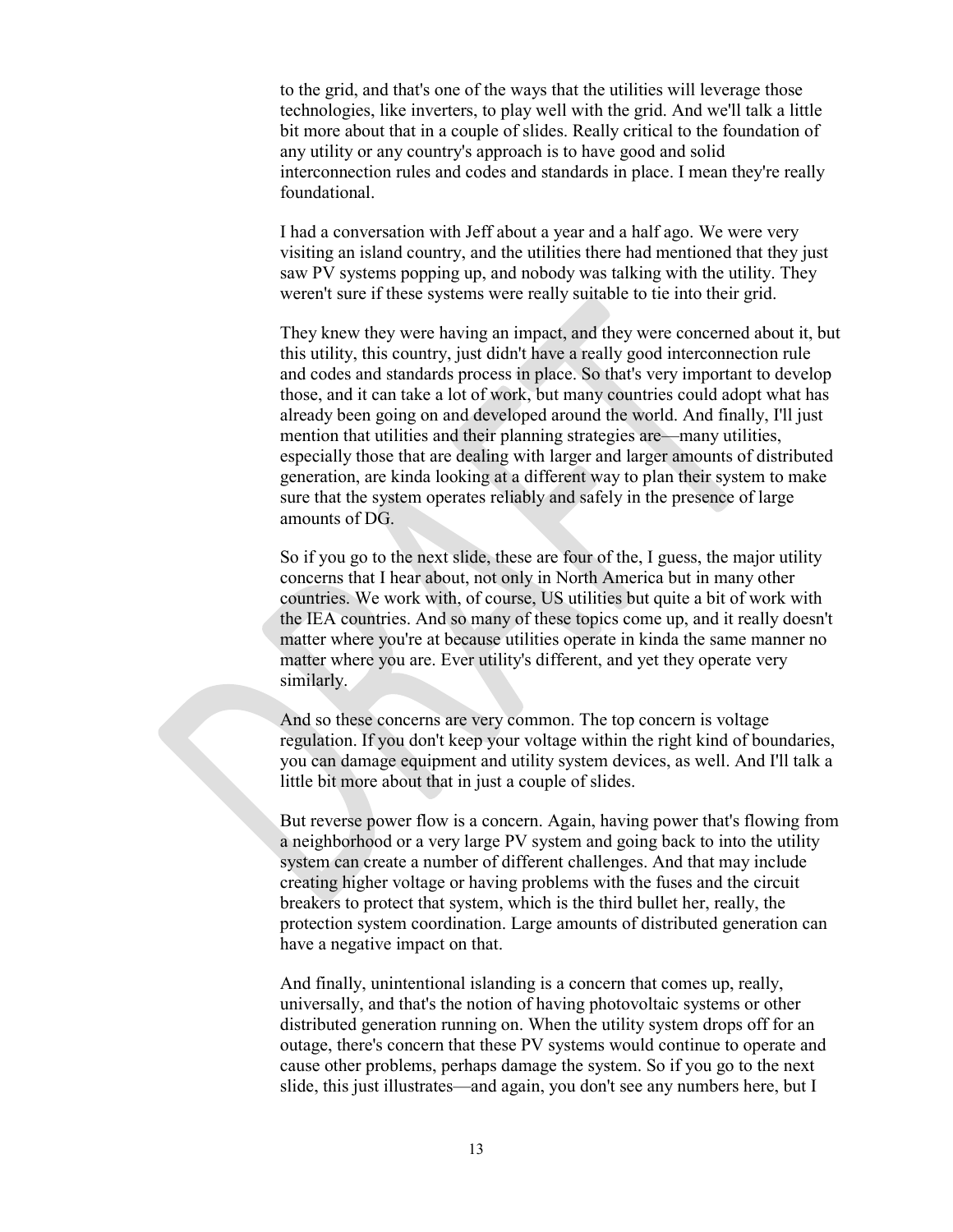just want to show that risk factors for photovoltaic systems can come in a number of different flavors.

But in this case, you can see that as you get farther and farther away from the utility substation—and that's on the lower axis—you have a higher risk of problems occurring, and I think that's just universally true. And on the left or the y-axis, you'll see the size of the PV systems or the group of systems, the larger they are, the higher the risk of problems for the utility. And I think suffice it to say that if you have one or two small rooftop systems, utilities, wherever they are, probably aren't going to experience any major disruptions. But as you start to get higher and higher levels of penetration of PV, potential problems and the risk factors grow.

So if we go to the next slide, you'll see that this is kind of a voltage range limit. And in North America, we try to adhere to this, and this is based on kind of the nominal voltage. In the US at a receptacle outlet, it's 120 volts. That's a 120-volt scale, and we try to stay within plus-or-minus five percent, and I've asked utility engineers—that's my background believe coming to the lab—but I've asked utility engineers around the world about this issue. And I think that it's pretty universal. Utilities strive to keep their voltage within limits. Plus-or-minus five percent, it may be a little broader than that, but if voltage gets out of range by too far, we know that equipment can be damaged, and the utilities don't want to see that.

So the next slide is an illustration showing a large PV system, or perhaps that might be, say, a large neighborhood with PV on ever rooftop. But if you're in a situation where you're exporting significant amount of power back to the utility, again, a number of different problems may arise that need to be mitigated. And in this case, you can see that kinda the red-dashed line show that the voltage can potentially be higher than the utility wants to serve their customers, which could cause damage to the equipment.

So the next slide is kind of an illustration showing how the fuses and the circuit breakers on a circuit could be impacted by large amounts of photovoltaic or distributed generation. And while I won't get into the details, but electrical engineers tend to enjoy so much. But I think it's pretty straightforward that if you have a significant amount of power flowing from a photovoltaic system and then power coming from the utility substation, you can create a situation where the fuses can basically be miscoordinated. And you may end up causing a larger outage to more people if there is a problem because of this additional current coming from a PV system.

So these are issues, this protection system coordination. As long as the utility knows what's coming and can study the application, they can address this, but they have to coordinate with their customers.

Now, the next slide talks a bit more about this whole unintentional island issue. And while I won't really dig into this too deeply, I think the notion is or the concern is, again, that if the utility power goes away and there's a potential for this photovoltaic system, a large PV system or perhaps a whole neighborhood that could continue to run on and create a situation where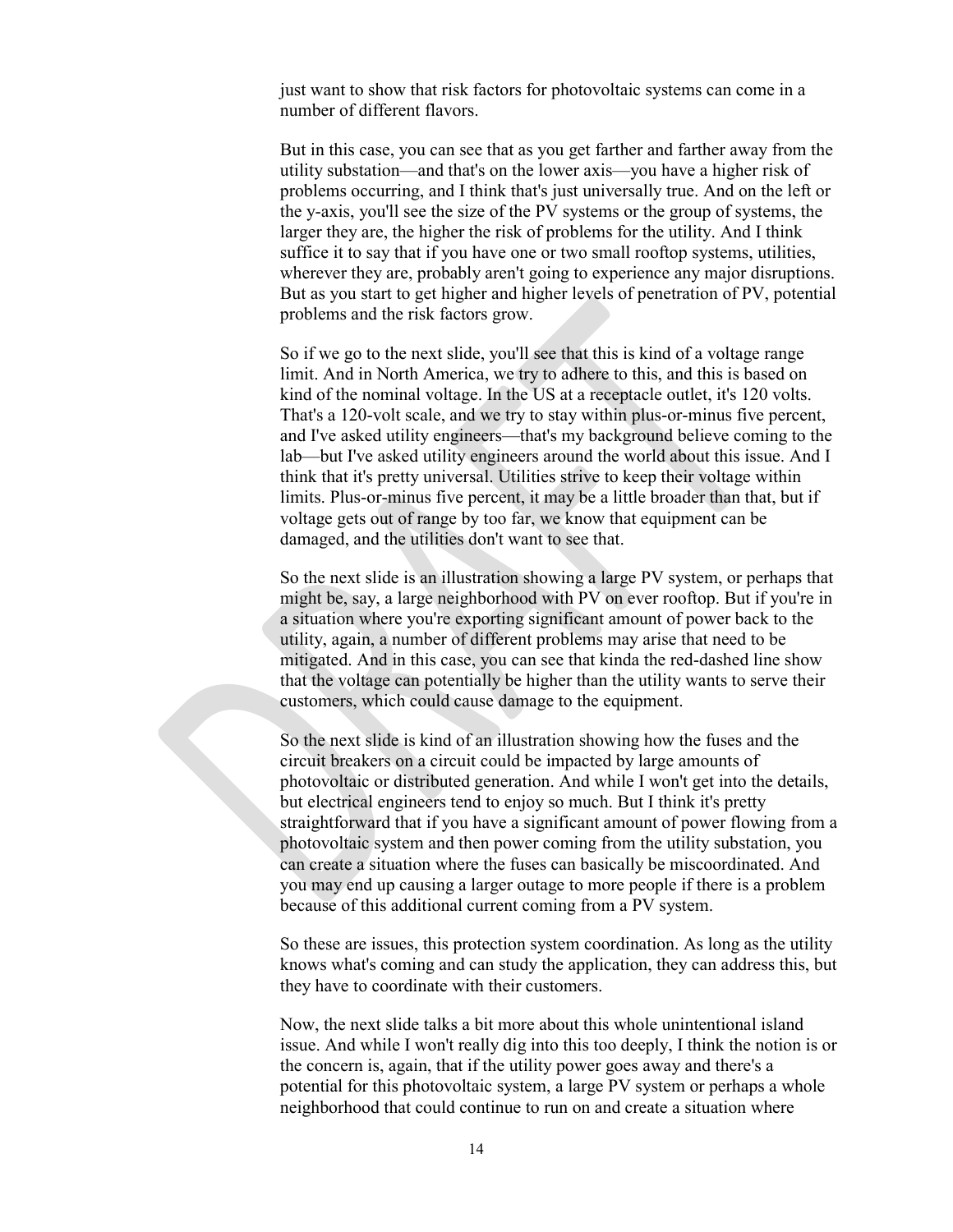maybe the voltage gets out of range, or there would be safety concerns. It's highly unlikely. This is just not an issue that has been documented anywhere around the world to really any extent. But it is a major utility concern, and it can be very costly to try to address this particular issue. So I wanted to raise it as being one of the major utility concerns.

Now, the next slide shows kind of standards and codes and where they might apply, again, no matter where you're at in the world, what country. In North America, I've listed some of the standards that we apply. But as you see, there's kinda three different areas. There's the utility side over on the left side, and really, all utilities have some kind of a manual of, say, practices and how to operate their systems, and they try to adhere to voltage standards. In the US, we use that ANSI c84.1 standard.

The point of common coupling, which you see is the meter there, is where kind of the interconnection rules typically apply. And again, in the US, in North America, we typically use this IEEE standards—1547. And on the right side, you'll see kind of the building, the commercial, the residential, the industrial buildings, and in the US and many countries, there's pretty strong electrical code requirements for safety. And again, in our electrical code, in North America, we have a whole section on photovoltaic systems, and that's important to make sure things are built safely and to keep the reliability at a high level.

So if we go to the next slide, this shows the kinda the classic interconnection process that we'd like to see, really, in any country that's starting to see distributed generation roll out. This process is really straightforward. You've got your application, and this is where a developer or a customer notifies the utility that they intend to install a PV system. Utility, then, would apply kind of a fast-track screen and just some basic technical questions to determine if that system can be interconnected quickly. If you could hit the button again.

This is kinda the preferred path, where the fast-track screens are approved, and the PV system gets a green light, and the systems allowed to be installed. If it's a larger system, or if there's more complexities to the application, there may need to be kind of different review screens applied, kind of impact studies where utility engineers will use computer models to model the proposed system. And if the computer model determines there may be problems, that's the point where the utility would model some kind of mitigation strategy to see if they can make whatever potential problem go away. And if the mitigation strategy is not too costly, then it can actually be built once the system is approved.

So if you go to the next slide, this is a list of some of the mitigation strategies that are used throughout the world. I think one of the most promising and that we here so much about, even just over the last couple of years, has to do with smart inverters. We've got very robust advanced technology in these inverters that can solve a lot of problems, and we're seeing a deployment of those in many countries. And we're seeing a big push for those throughout the United States.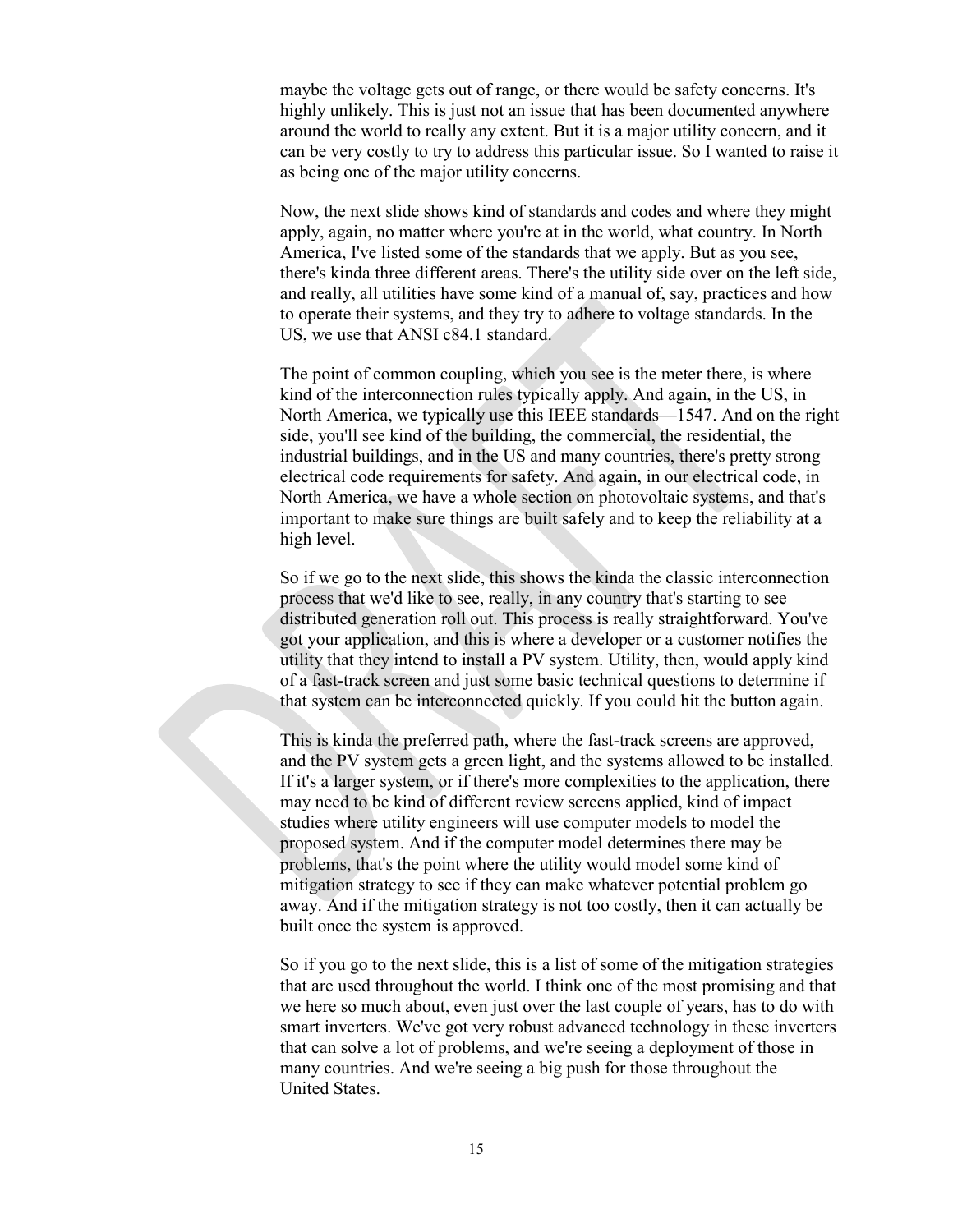Other mitigation strategies, as I mentioned, is really making changes to the fuses and the protection settings, perhaps putting in voltage regulation devices or modifying the controls. These are not very expensive mitigation strategies. We show upgrading the conductor as a potential solution, and that can be something fairly . When a utility requires that the lines get rebuilt, that can definitely put the brakes on a system being proposed.

So and that, along with the next one, this whole direct transfer trip, which is required by some utilities that we're familiar with, that can also be a very expensive mitigation strategy. And that whole—the point of this direct transfer trip is for the utility to send the signal to the PV system to drop offline in the event of some kind of a problem.

Then, we've got battery solutions listed, as well as other smart grid devices, which I won't dig in too deeply at this point. But there are other solutions, some of which are, again, inexpensive, and others, which can be very expensive. And we certainly encourage utilities and policymakers to choose the solutions that are the most inexpensive, I guess.

And I'll go back to this smart inverter or advanced inverter technology. Pretty much all of the inverters being sold worldwide today have got some of these smart inverter functions built in. So we know those are available and fairly inexpensive, and it's just a matter of which functions to turn on and which ones to use to make the grid play better with the PV system.

Next slide just talks a bit about utilities and how they plan their system. And while I won't get into these major components here, the utility engineers tend to watch the loads over the years and plan and forecast for when they need to put in system upgrades. Certainly, there are countries that just don't have enough electrical systems serving all of their country inhabitants, but that's an issue that certainly is being addressed, I know, and by many utilities.

But again, in many countries, most customers that want electricity have electricity, and the utility does watch kind of the load growth if there is growth and has a budget around serving the new loads and the new needs. Reliability is certainly a top issue here, and the utilities and the electricity consumers certainly want to keep the lights on and their equipment running.

But the last bullet here is kind of more germane to what we've been talking about—distributed generation, and that is that the utilities are beginning to plan their system to support distributed generation, especially photovoltaic systems. And they're starting to get a better handle on what the hosting capacity is for photovoltaic systems and other distributed energy resources. So part of the challenge is that utilities, they know that they can accommodate a certain level of PV systems on their feeders, but they may want to increase the levels of that. And again, that's the notion around grid-hosting capacity.

And finally, my last slide, just want to mention that there's a lifecycle around photovoltaic systems like there is with any systems that tie to the grid. And certainly, the grid itself has a limited lifespan, and so in the case of PV, it's pretty straightforward that somebody makes a decision and purchases a PV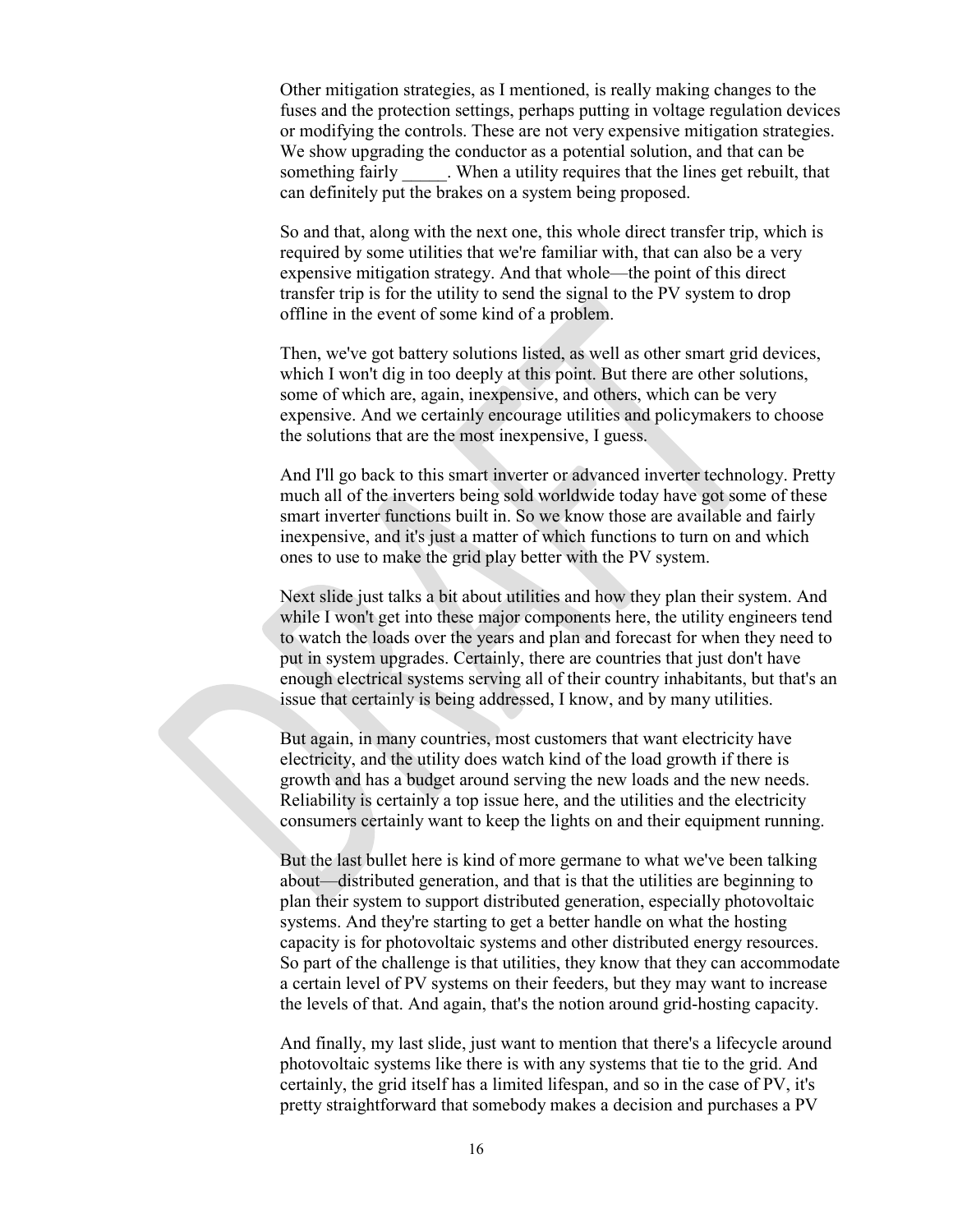system. It's designed, and then, the whole interconnection and permitting process is completed with the utility through the local jurisdiction, maybe the inspector if there is one.

And then, the system's commissioned if it's approved to be interconnected. The system is commissioned, tested to make sure it operates properly, and then, over the course of a number of years, the system operates normally. And then, ultimately, after a number of years, a system is retired, and basically, the cycle starts over again, where a PV system may be updated and something else installed.

But just keep in mind utilities typically design their systems where equipment is expected to be operating for at least 30 years, and PV systems aren't quite that long today. So that whole lifecycle may be closer to 15 or 20 years. All right, with that, I think I'll turn the presentation back over to Jeff.

**Jeffrey** All right, well, thank you so much, Owen and Michael, for those outstanding presentations. And thanks to Michael for—or thanks to Owen for this next slide, which attempts to summarize many of the key topics discussed today and is associated with distributed PV. Now, certainly taken together, this slide can be a bit daunting, but that's certainly not the impression we want to leave you with today, that rooftop PV is simple too complicated to warrant the benefits.

> In fact, there's probably, as Michael mentioned, a pretty good probability that whatever country you may be in today, there are probably customers adding rooftop PV, and it is quite possible that the utility has no idea where these are. There might be no interconnection standards being followed. So certainly, as a first step, I think it's very important to regularize interconnection process and catalog the systems on the grid even if your country is just starting to go down this road.

> Now, when it comes to some of the issues that Owen discussed, such as rate design, business model issues, some of the more complicated technical issues, as Michael noted, these typically scale in magnitude and impact with penetration levels. So there's likely some time to devise appropriate solutions and to refine these as you're market evolves. But there, I guess one word of caution is that we have seen certainly countries where, when the economics and the incentives are very positive, rooftop PV can scale extremely quickly. So it's never too early to start thinking about some of these topics.

> I think the bottom line is that things do not have to be perfect from day one to launch a rooftop PV program. Many countries around the world will launch a pilot rooftop PV program with periodic reviews and revisions to program objectives, tariff scheme, size limits, et cetera, and this is emerging as a global best practice.

> So now that we have piqued your interest, skipping ahead a slide, where can you go for more information? Well, Owen and his colleagues have done a terrific job of pulling together many of the leading publications and studies on these whole host of issues associated with rooftop PV, and these are available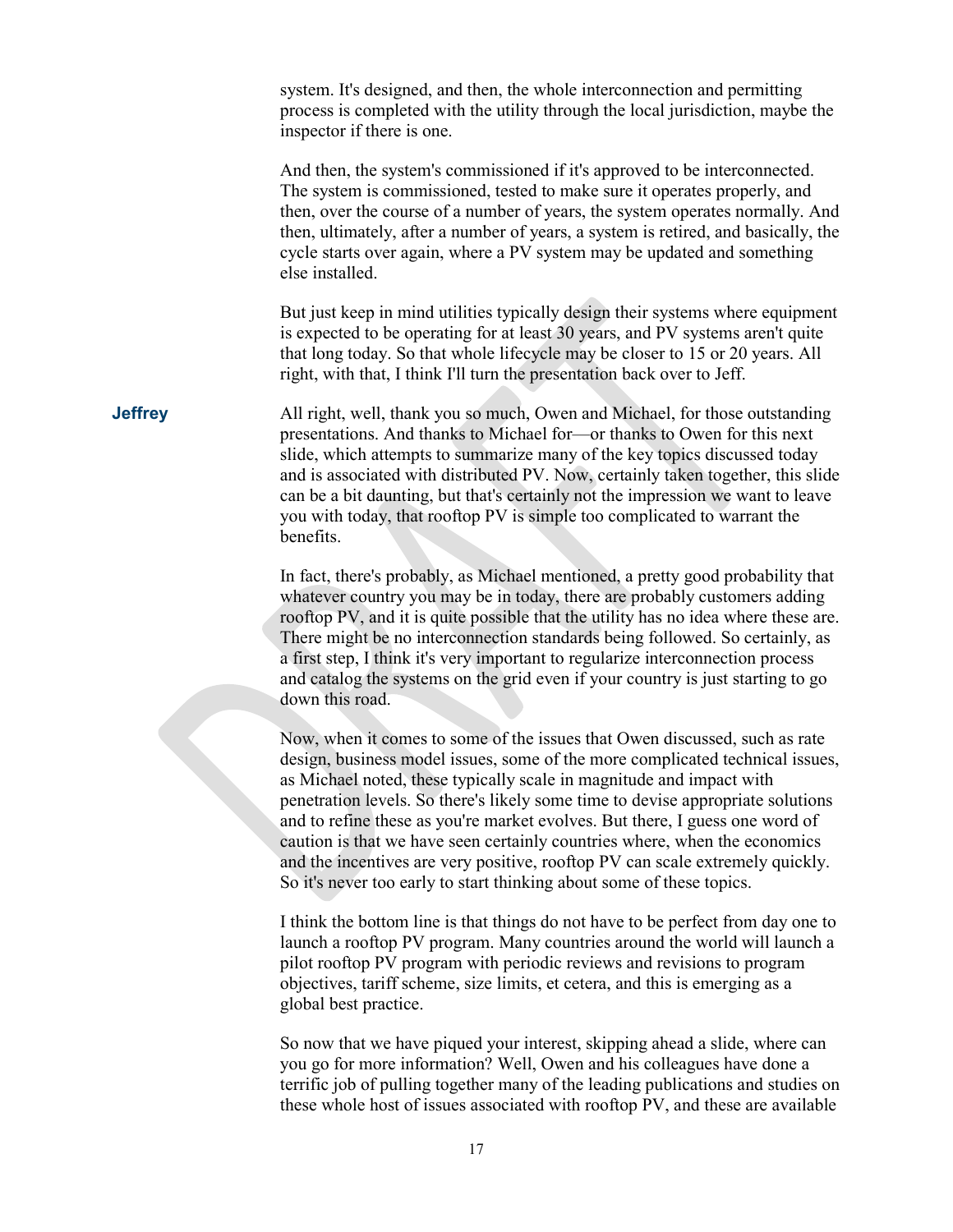at the website listed on this slide. Highly recommend visiting this site for additional information on all these topics and more that we have discussed today.

And finally, I wanted to note that USAID, next slide, has launched a program with NREL to help our emerging market partners to address many of the challenges and opportunities that we have reviewed today. We have some existing work, as Michael mentioned, in Jamaica, Southeast Asia, Brazil, and welcome inquiries. You can send an e-mail to myself, or Owen would be happy to discuss the program with you in more detail.

So with that, I think we can leave the contact information up as we start to address some of the questions that have been submitted online. Maybe we could start with a question for Owen. "Owen, what are some of the emerging best practices that you've seen regulatory commissions start to adopt to help utilities cover these fixed costs that you discussed under a net metering protocol?"

**Owen** That's a great question. So generally, it's going to be under "retail rate design approaches." There's a range of strategies within retail rate design that can help here. So in some limited circumstances, there can be merit under net metering to raising the fixed charge, and that's either with or without lowering the variable charge to—you know, in line with that.

> But otherwise, we've seen regulators and utilities changing tariffs to employ demand charges as a component of utility bills. So that's charging based on the magnitude of the customer's peak grid—distribution grid usage. We've seen time-of-use rates, where both the buy and the sell rates for electricity change to be a little bit more reflective of the time dependency of utility costs that get incurred between days or months or seasons.

One particular approach for net metering that I think is quite clever is instituting a minimum bill. So a minimum bill is a tariff component that it doesn't change the rate components of the standard bill, but instead, it specifies a minimum amount that a customer will owe in each billing cycle. So if they happen to get to that minimum bill through buying kilowatt hours, if they're net consuming that month, so be it. But if they don't, then they're still hit with that minimum bill to ensure that utility recovers its fixed cost.

And then, I'll just wrap up by saying that minimum bills, they tend to result in substantially lower electricity bills for solar customers relative to increasing fixed charges to the exact same magnitude. But both minimum bills and fixed charges can help maintain utility cost recovery. So minimum bills tend to be a pretty good approach, and we're seeing a transition towards those in many contexts around the world.

**Jeffrey** Great. Thanks so much, Owen. And Michael, maybe one for you. "As you correctly noted, unintentional islanding continues to be a concern of utilities and linesman around the world. I was wondering if you could talk in a bit more detail, modern inverters with the features like they have today, how much of an issue is this, particularly in countries where the installers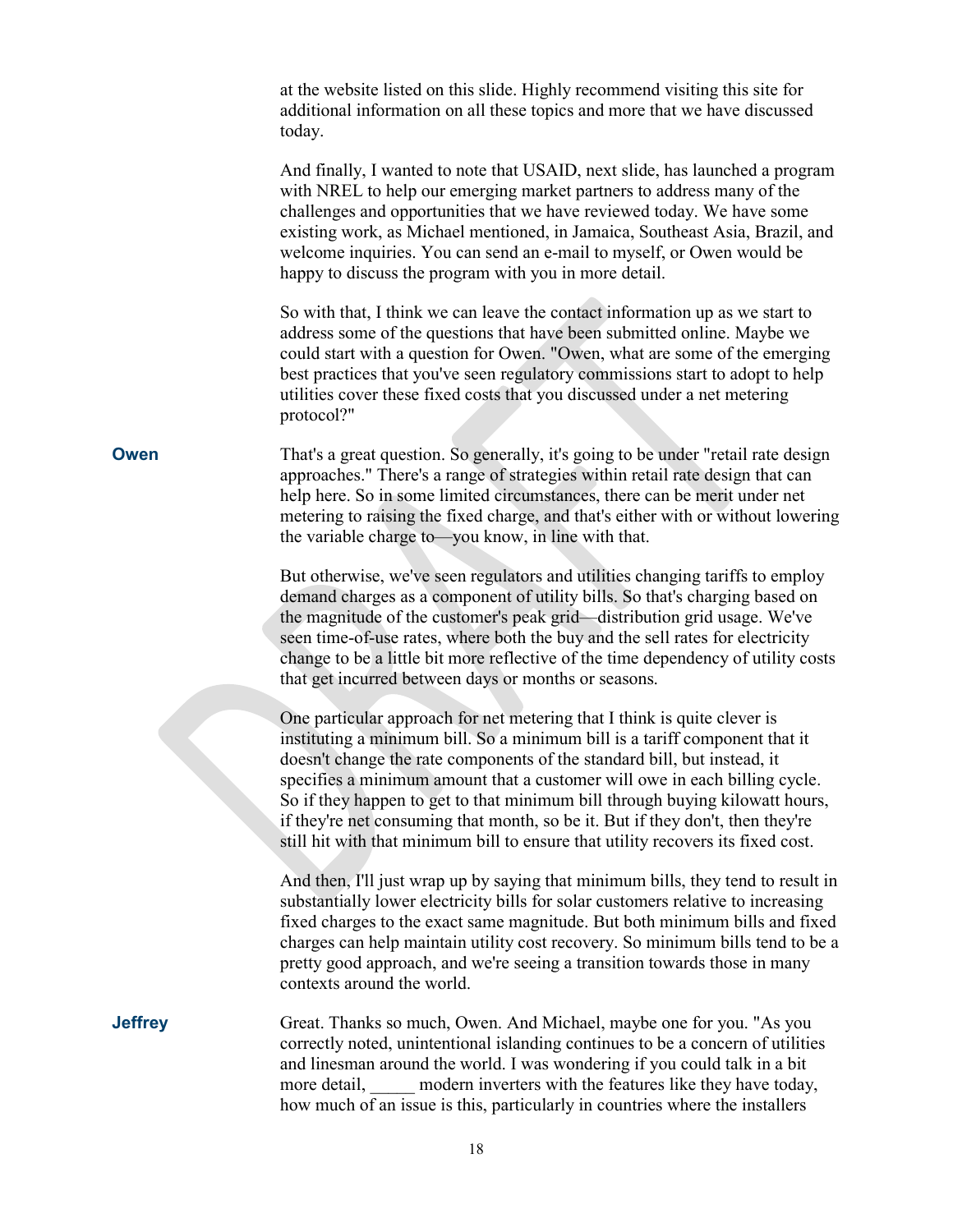may have a variety of different approaches, some of which may be best practice and others not? And in addition, is there any additional training or best practices that utility line workers need to follow in countries that have rooftop PV or the standard safety procedures that we have followed for years sufficient to address rooftop PV safety concerns?"

**Michael** Well, thanks. That's a great question, Jeff, and I'd be happy to kinda dig into this a little bit more. First off, I want to say that most photovoltaic systems are meant to be grid tied. I mean and that's what we're seeing worldwide because the cost is so much lower than a standalone system. So early PV systems from 20—30 years ago were almost all kind of battery system, where it was not tied to the grid. You would charge a local bank of batteries, and then you would use that power whenever you needed. Very limited power capability.

> But today, what we're seeing are these grid-tie systems that really require the grid to be operational for them to be operational. And so when there is some kind of emergency or an outage from the utility, the downside of these gridtie systems is that they go offline. And again, you need the utility power to be present in order to get the PV up and running again during the daylight hours, of course.

> One of the issues that's so important for countries to have a good set of standards around their PV inverter and Underwriter Laboratories—UL—has a number of standards throughout the world. Again, certainly in North America, but they've been kind of adopting inverter standards in other countries. But as long as an inverter or a set of inverters kind of meets the requirements of the local countries' interconnection kind of guidelines, there should really be no problem.

> We've demonstrated in the lab and in practical experience that inverters don't tend to create unintentional islands when the utility goes down. And so to address your—so the probability—and again, we've tested this in the lab—but the probability of an island forming is incredibly low. But even in the case of an island forming, the generation of the photovoltaic would have to match the load pretty exactly, and that's extremely unlikely because people turn loads on and off all the time.

> As far as the line people that work on the lines—and again, I spent a lot of my years, prior to the lab, out working in the field with some of these line people, and I know kinda how things work for them. And I would just say this, that utility line people, when there is an outage—and that's kind of this, when we're talking about an unintentional island scenario, that's when there's a problem with the utility grid. And so they've got trouble men or linemen that are out trying to solve the problem.

And when they do so, they treat everything as if it's energized. They don't have time to make sure that everything's disconnected and that they kind of ground all the lines together, which is the requirement if they were to be able to kinda take off their rubber gloves and their protective devices. So line people around the people know that they just need to work—they need to pretend as if the line is energized or assume the line is energized and work so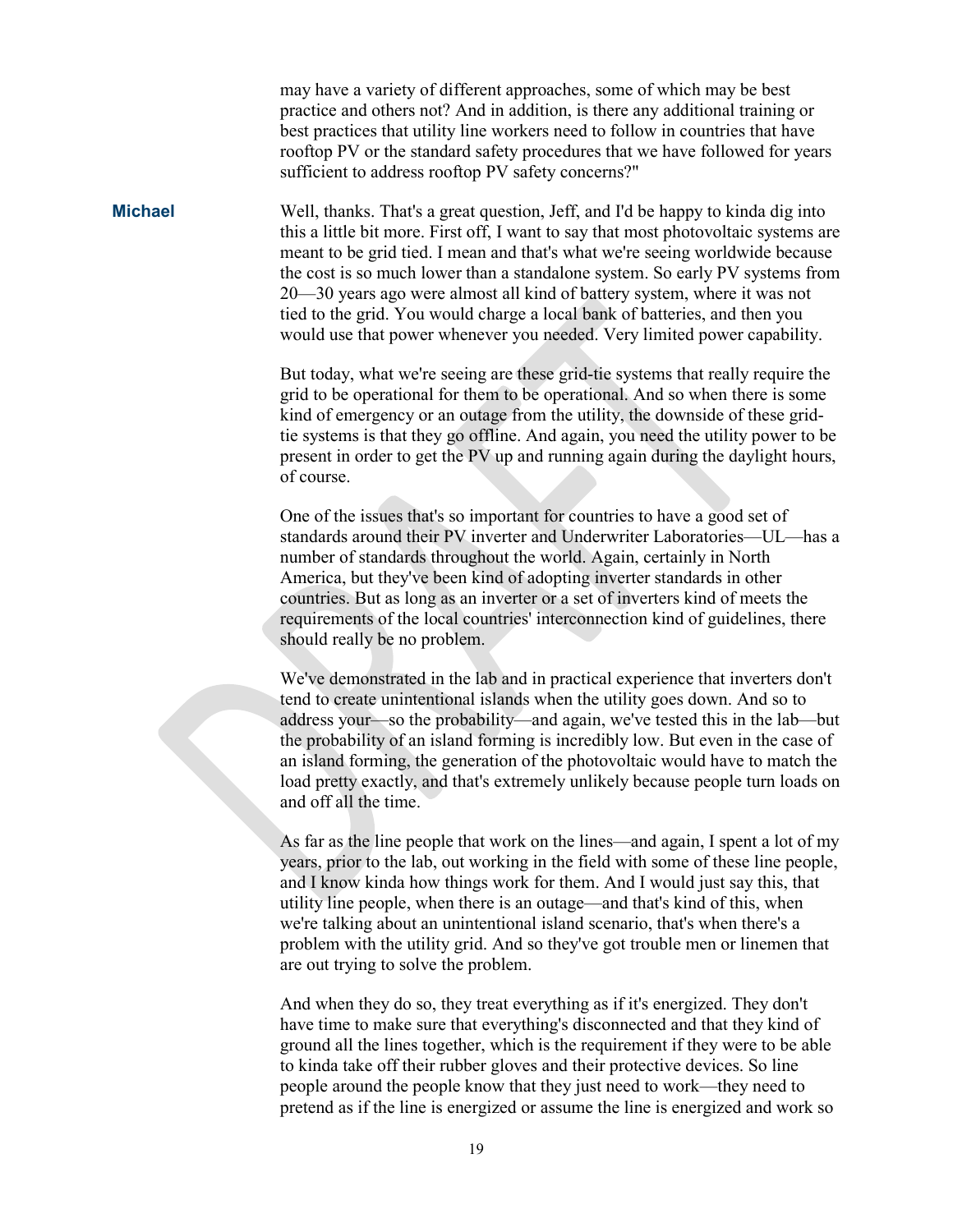that they continue to be saved, and they solve the problem. There should never be any kind of additional risk from photovoltaic systems and line safety.

**Jeffrey** Terrific. Thanks, Michael. Going back to Owen, I think I correctly understand this question. The question, Owen, is, "For countries that might have increasing block tariffs, how do you calculate under a net-billing scheme? Is it simply a net value of the energy consumption levels at the beginning and the end of the month? Or do you need some sort of a more advanced formula to calculate appropriate rates?"

**Owen** Yeah. Great question. Okay, so again, just if we're talking about inclining block tariffs and how we set the consumption tiers and the prices associated with those tiers, generally—and this is on the retail rate side for consumption—generally, there's no set formula or method here. Inclining block rates are generally driven by social policy and knowledge of the various consumers. So how much energy different consumers use and then how much the government of that country or the regulator in that country wants to see those different customer types pay, if anything at all, really from more of a social policy/economic development standpoint.

> But I guess I'll say, for distributed PV, there are undoubtedly some very interesting interactions between inclining block rates for consumption, particularly if they're quite steep and these net metering and net billing schemes. We've seen situations where designing a PV system that's quite, quite small, just large enough to move a customer from, say, the highest tier where they're paying the highest price, down into the mid-tier where they're paying a medium price. Those systems could have a payback period of between one and two years under certain circumstances.

So I think, in those situations, if that's deemed undesirable, which maybe it is if you want higher-income customers or higher-use customers really paying into the system at that higher rate, that can be mitigated quite effectively, again, through retail rate design. Particularly, I would say that would be a good case for creating a specialized solar rate class and just getting these customers on the exact rate that you want them on to ensure that you're getting the cost recovery very surgically and precisely from them that you need.

But yeah, I guess there is no really set way of doing it. It's a very contextspecific undertaking, a lot of politics involved in retail rate design, as well, in practice. But I would say to whoever asked the question—just 'cause I can't see the screen—please feel free to send me an e-mail, and we can certainly brainstorm for your area or your utility jurisdiction if that's of interest.

**Jeffrey** All right, thanks so much, Owen. Michael, a question for you regarding the appropriate geographic scale for short-circuit current coordination. And the question is, "Should this be done on a state-by-state basis, utility-by-utility basis, consumer-by-consumer? What are some of the best practices that you've seen as it pertains to short-circuit current coordination?"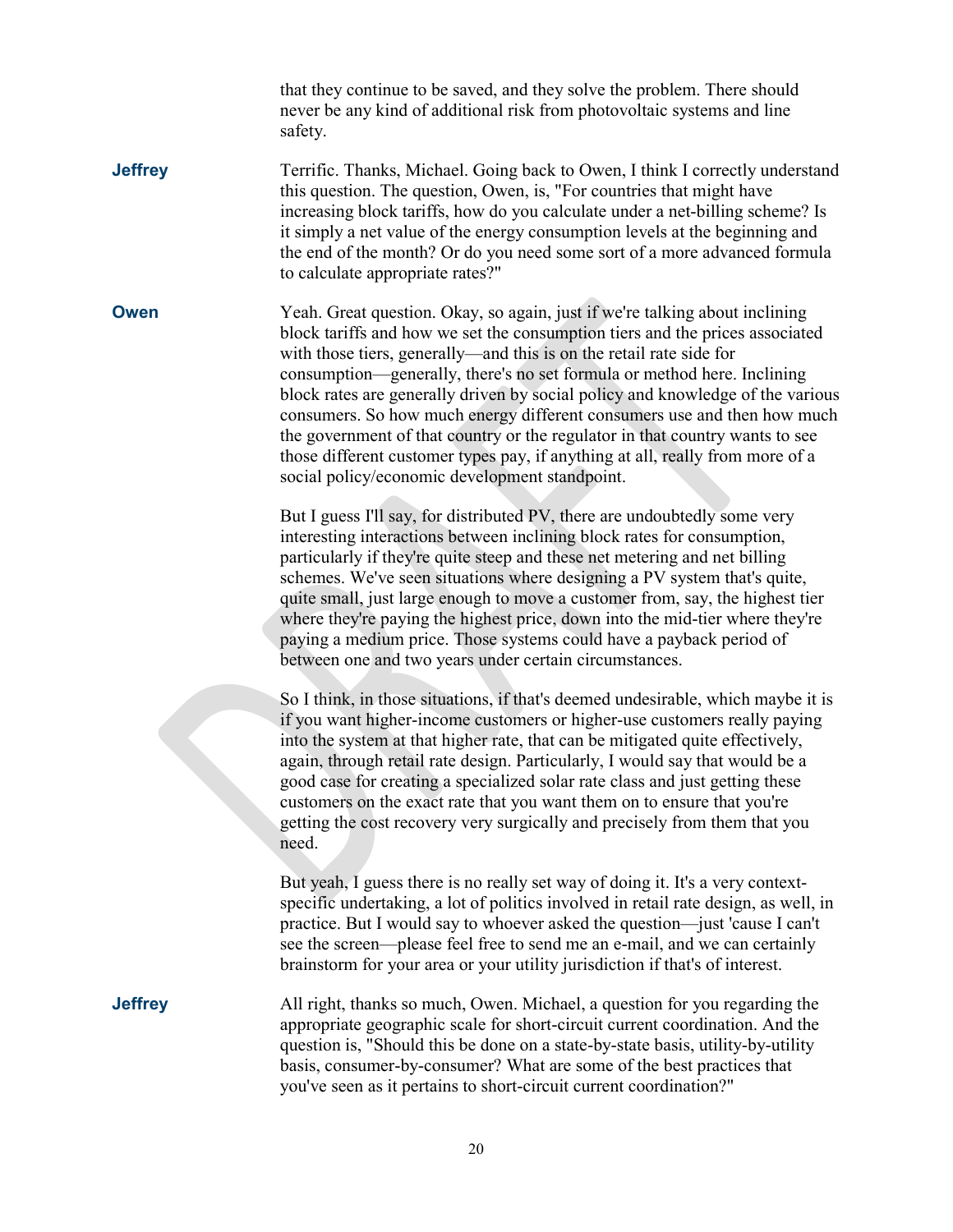| <b>Michael</b> | Well, that tends to dip in heavily into the electrical engineering side of things,<br>but I'll try to answer in a way that talks to all the non-electrical engineers.<br>Each location on the utility system is different. Every utility substation and<br>circuit is different, but what I would say it that it's kind of a utility-by-utility<br>type issue. Any particular utility has kind of a list of their standards, their<br>standard approaches for fuse sizes and their settings on their equipment, and<br>it's all kinda pre-designed to coordinate with one another.                                                                                                                 |
|----------------|----------------------------------------------------------------------------------------------------------------------------------------------------------------------------------------------------------------------------------------------------------------------------------------------------------------------------------------------------------------------------------------------------------------------------------------------------------------------------------------------------------------------------------------------------------------------------------------------------------------------------------------------------------------------------------------------------|
|                | And they have ways of kinda modifying those coordination issues on their<br>lines, but it's definitely a utility-by-utility type question. And again, when<br>you've got, say, large amounts of photovoltaic or distributed generation going<br>into a utility service territory, that can definitely stir things up a bit and create<br>additional challenges. I would say that this whole concept of kind of<br>coordination on the various fuses and circuit breakers, it's a bit of an art, as<br>well as a science.                                                                                                                                                                           |
|                | And so there are not really solutions at the ready when you decide to add a<br>photovoltaic system. The utilities really do need to take a look at that, often<br>employing a modeling system to model that distribution line. And then, they<br>can determine if there's going to be any particular problems. And again, it's<br>very much utility-by-utility, and it's one of the biggest issues that have come<br>up, at least in North America and parts of Europe is just making sure these<br>systems coordinate.                                                                                                                                                                            |
|                | So utilities are pretty good at this. It's not a major issue, but sometimes, they<br>need to study it to determine if minor modifications need to be made. And I'll<br>just end with saying this is typically not an expensive solution. It's just a<br>matter of applying good engineering rigor to an application. That's why it's so<br>important to coordinate with the utility and the PV developer. So thanks, Jeff.                                                                                                                                                                                                                                                                         |
| <b>Jeffrey</b> | Great. Owen, one of the key concerns we often hear in emerging markets is<br>that rooftop PV—early adopters tend to be the more wealthy, possibly the<br>commercial or industrial customers. And without a lot of thought to<br>redesigning the retail rates, they, therefore, tend to get a lot of the benefits at<br>the expense of some of the poor customers. What are some of the emerging<br>best practices you've seen globally to help some of the lower-income<br>customers take advantage of some of the benefits that rooftop PV can offer?                                                                                                                                             |
| Owen           | Great question. So I'll quickly say that, first and foremost, retail rate design<br>can help to mitigate some of the potential negative impacts in terms of the<br>cross-subsidy issues or the fixed-cost recovery issues. But I think the<br>question's really important, and it's sort of how do you get these lower-<br>income customers not only to have the negative effects—impacts that may<br>occur mitigated, but how do you get them into the game? How do you make<br>them, these customers that are—they're low income; they're likely low credit.<br>They certainly don't have money lying around to go out and buy a PV system.<br>How do you get them into the game on all of this? |
|                | So certainly, one approach that I mentioned is the idea of a rooftop rental                                                                                                                                                                                                                                                                                                                                                                                                                                                                                                                                                                                                                        |

So certainly, one approach that I mentioned is the idea of a rooftop rental program. So the utility will go out. They obviously know, in many cases, where their low-income consumers are. And if possible, those customers, if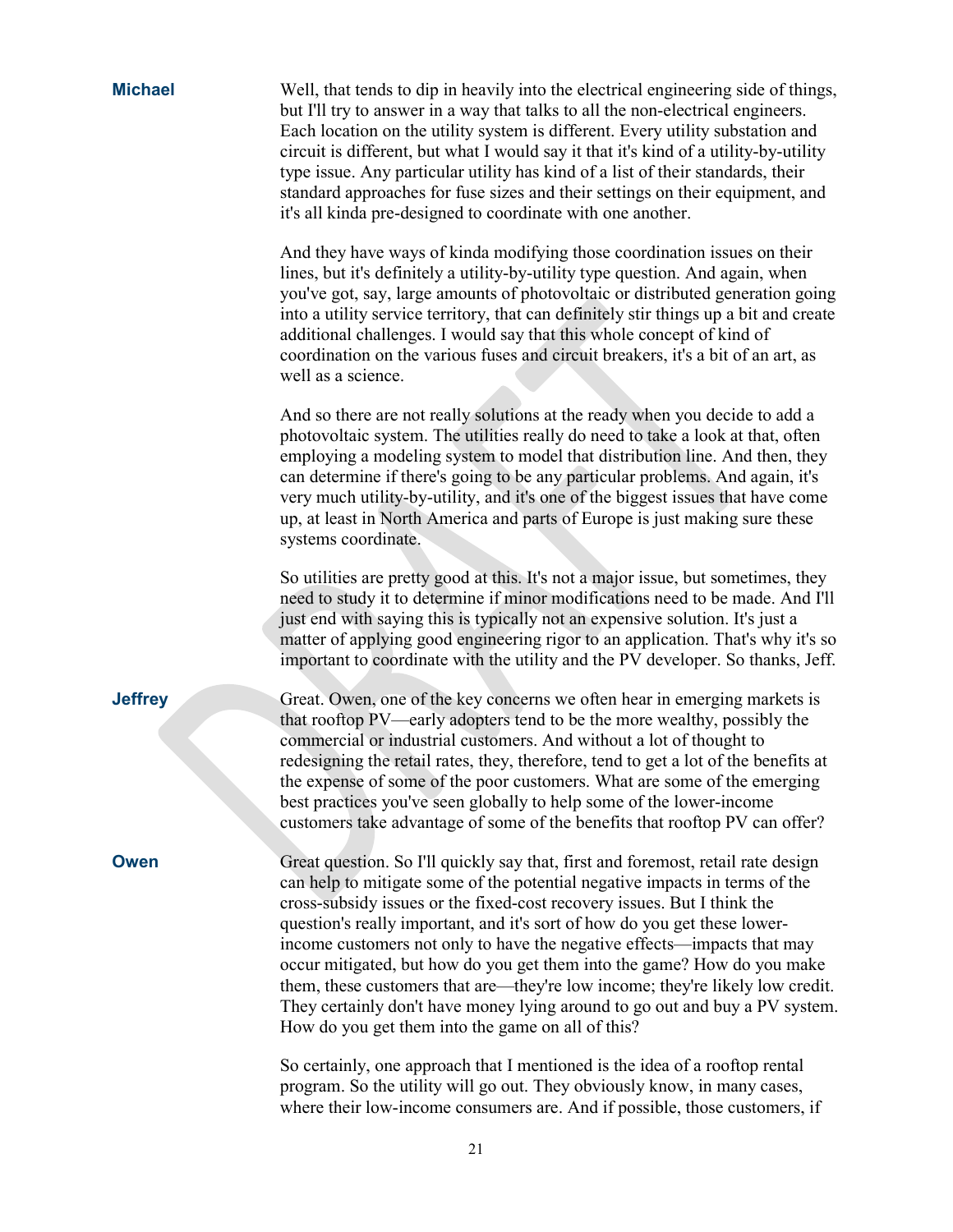| they have roofs, the customer can—or the utility can go out, place PV            |  |  |
|----------------------------------------------------------------------------------|--|--|
| systems on their roof that they finance themselves. They collect that out of     |  |  |
| the rate base and get a regulated rate of return on it just as if they were      |  |  |
| procuring new capacity on the utility side. And then, they pay sort of a fee to  |  |  |
| rent that roof just as if they would be paying a fee to rent land for a utility- |  |  |
| scale PV system. And then, so that's sort of one element.                        |  |  |

The other thing that we find is that a lot of the sort of lower-income customers, they're living in urban or peri-urban environments. They may not have roof space. So the question is, "What do you do about that?" So community solar, also known as "shared solar approaches," can certainly be very effective here, where, so again, in the case of a low-income customer that doesn't necessarily have income to purchase a system, the utility could go out and perhaps partner with a developer, perhaps not, depending on the business model.

Would go out and build a larger system and then, more from a financial construct standpoint, would chop that much larger system up into a whole bunch of small systems and then assign them to the low-income customer and perhaps collect some payment for the system. But overall, it would be sort of a lower bill for the customer, and the financing here certainly can get complicated. But it absolutely can work, and particularly, it can work if there's sort of central government backing. If the government has developmental objectives, this is certainly one great way to invest money in doing that, so yeah.

But generally, I think it's a little bit of retail rate design, and it's a lot of sort of innovative financing and utility business model approaches. And it's really, again, very context specific in terms of what's going to work, technically, financially, and politically.

**Jeffrey** Super. Thanks, Owen. Michael, if you're in a developing country that was just starting to realize that people were starting add rooftop PV and you needed to quickly come up with some decent interconnection standards, what resource would you point people towards in terms of a good starting point to understand some of the emerging global best practices on interconnection standards?

**Michael** Well, that's a great question and one that I've thought about certainly over the last few years. And while I don't know that I've got specific documents I could point to, I'd have to kinda coordinate with Owen a bit because I know we do have many documents out there. But I would say this, that if I were working with these developing countries, I think what I'd highlight is the need for kind of an interconnection process that would work with the utilities so that utilities can be notified when these systems are going in.

> And again, you'd certainly hope that the utility would want to coordinate and help facilitate that interconnection. Sometimes, that can be a problem of its own. Especially in nascent markets, utilities may not want to see kinda what they may deem as competitive sources of energy. But as long as you can get the utility to develop a process—and again, I think we've got so much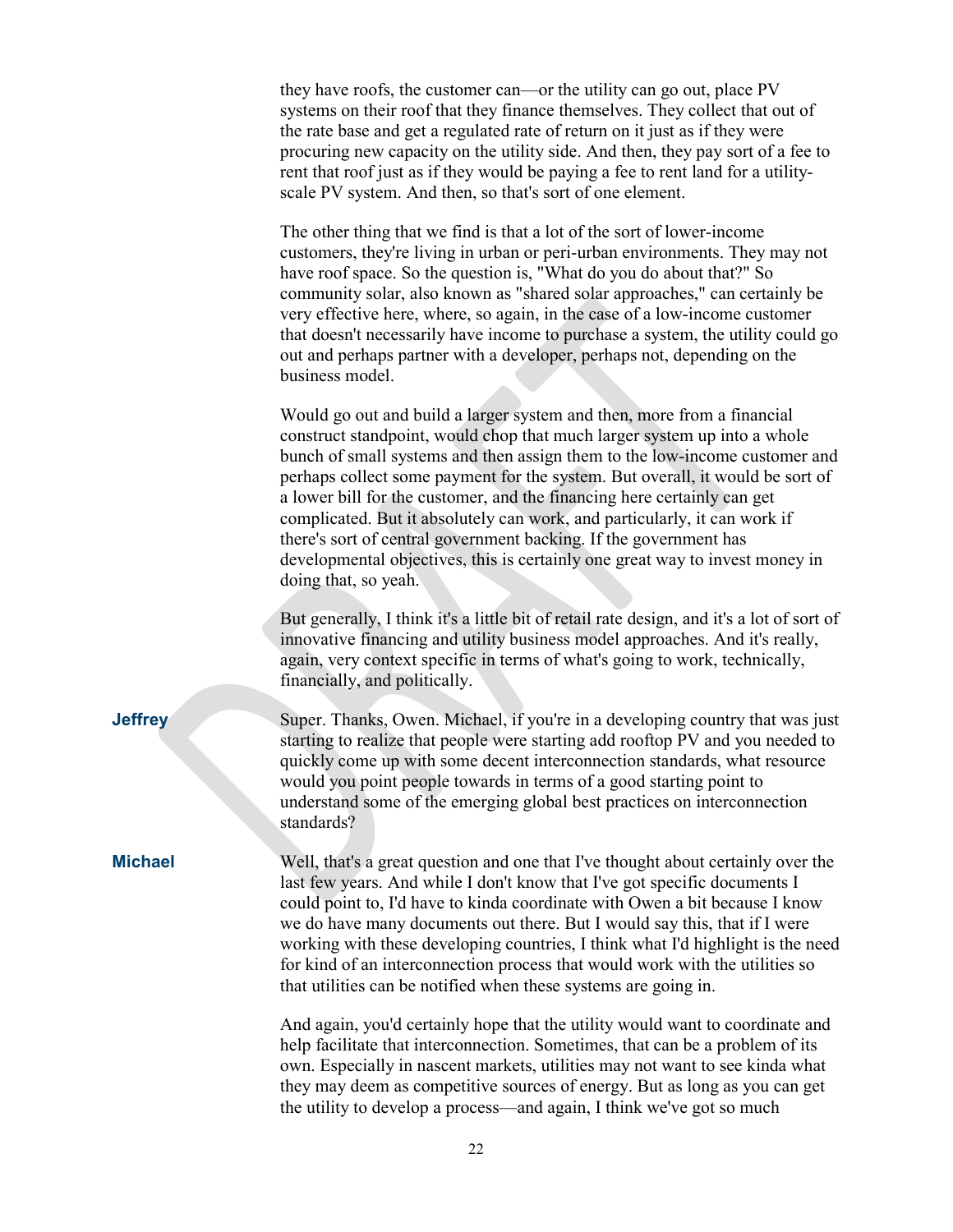|                | information on this that it wouldn't take too much to look at some model<br>interconnection approaches. It all kind of depends on what some of the<br>technical requirements are, depending on the contrary, whether that's 50 hertz<br>or 60 hertz. It depends on kind of the voltage that is served to the customers,<br>but those are actually kind of minor issues.                                                                                                                                                                                                                                                                                                                                                 |
|----------------|-------------------------------------------------------------------------------------------------------------------------------------------------------------------------------------------------------------------------------------------------------------------------------------------------------------------------------------------------------------------------------------------------------------------------------------------------------------------------------------------------------------------------------------------------------------------------------------------------------------------------------------------------------------------------------------------------------------------------|
|                | And when it comes to codes and standards, that's also a very critical issue. I<br>mean codes and standards need to go hand-in-hand with kinda the utility<br>interconnection procedures, and those need to be matched up with whatever<br>the country's prevailing frequency and voltages are. And again, those are<br>pretty straightforward, but again, the codes and standards need to match those<br>parameters for the country. And so much work's been done worldwide that I<br>think it would be relatively—and I don't want to say easy, but it wouldn't take<br>too much effort to come up with codes and standards and procedures that<br>could be duplicated.                                                |
|                | Again, we're talking about maybe smaller countries or smaller utilities. They<br>just don't want to reinvent the wheel. It's far better to look at what's been done<br>and to avoid the pitfalls that other countries or other utilities may have made<br>and, again, kind of stand on the shoulders of giants. So I think we've got<br>material. I wish I could just point at a report that tells you how to kick start an<br>interconnection process and codes and standards, but I think that's something<br>we'd like to work with USAID and Europe, kind of the member countries, in<br>developing further and kind of help point them in the right direction to make<br>those choices. So great question. Thanks. |
| <b>Jeffrey</b> | Okay. Quick question for Sean. Are we looking to go right up to 11:30, or did<br>you say you wanted a bit of time at the end to make some additional<br>comments?                                                                                                                                                                                                                                                                                                                                                                                                                                                                                                                                                       |
| <b>Sean</b>    | We only need about three minutes at the end for a quick attendee survey.                                                                                                                                                                                                                                                                                                                                                                                                                                                                                                                                                                                                                                                |
| <b>Jeffrey</b> | So we will continue with questions for a bit. Michael, back to you. "Could<br>you tell us about any technological innovations that are on the horizon that<br>you might be particularly excited about as it pertains to rooftop PV? This<br>could either be in terms of advanced inverters, battery storage. What are some<br>of the emerging technologies that you're seeing start to come on the market<br>that have a chance to perhaps redefine or improve the way that rooftop PV is<br>deployed?"                                                                                                                                                                                                                 |
| <b>Michael</b> | Yeah. That's a great question. Thanks. I did mention kind of smart inverters<br>and advanced inverters earlier in my presentation, and I think that's one of the<br>most promising areas for a number of reasons. Some of the smart inverters,<br>again, if they match the local utility specifications, have the capability to, for<br>instance, charge battery systems and be able to, perhaps, use the energy that's<br>generated when the sun is shining and use that when the grid really needs<br>the power.                                                                                                                                                                                                      |
|                | So there's greater capability to tie into energy storage systems, which I think<br>you mentioned that, and that is such promising technology. In the last few<br>years, I think it's been acknowledged that battery systems could solve a lot of                                                                                                                                                                                                                                                                                                                                                                                                                                                                        |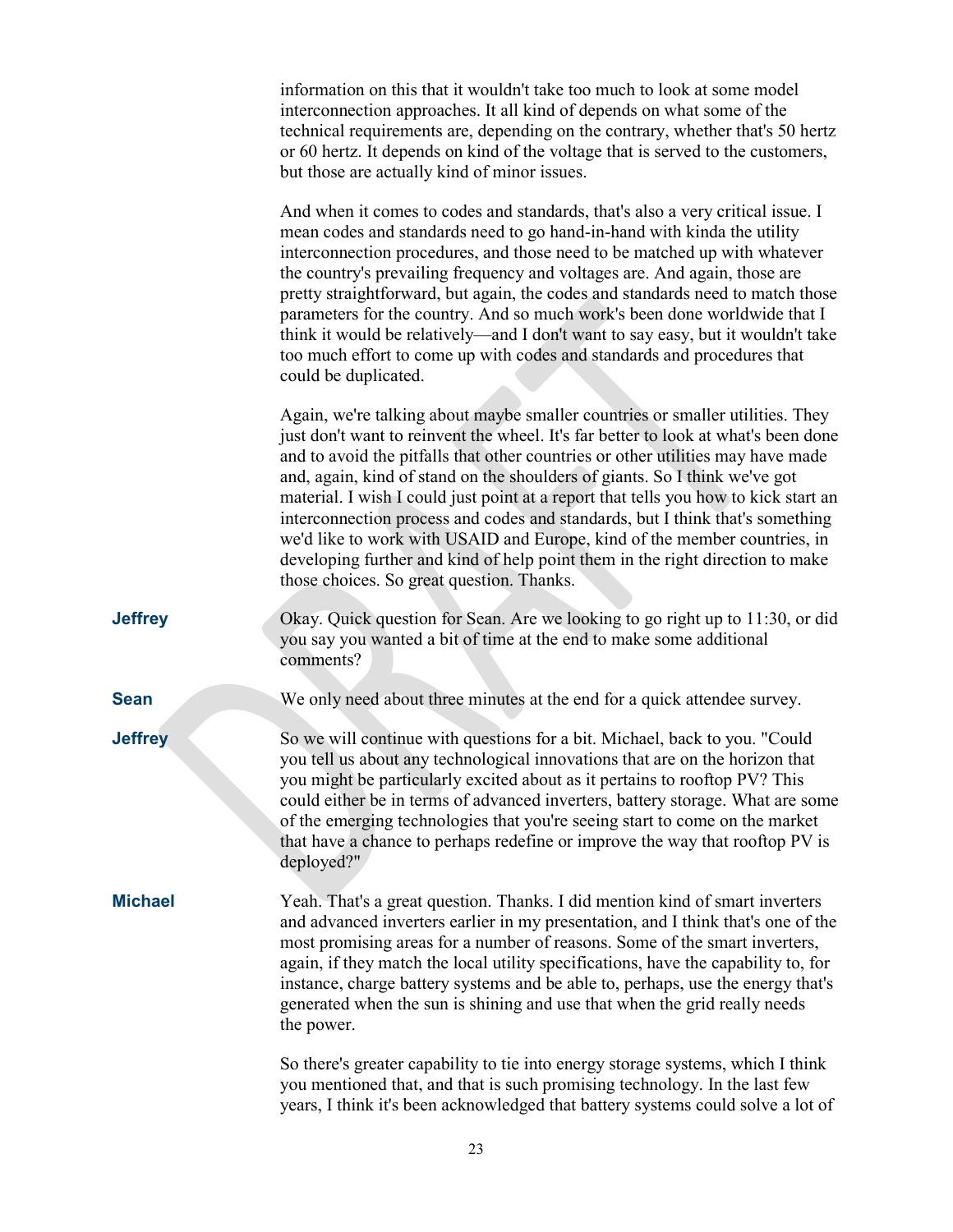the potential problems that solar PV bring to the grid, but there's a cost, a pretty significant cost to the various battery system technologies. Batteries are expensive, and it's difficult to add batteries and keep the finances palatable for the developer.

But as the battery system prices continue to drop and we have these systems like the power wall that's been announced by Tesla, those do offer a lot of, I think, promising new technology advances. And especially if you think you've got a storage system in your home, perhaps your small business, you could also use that if there is a power outage and when there's a storm or some kind of event to keep a few lights on, to perhaps keep a refrigerator going, and maybe charge your cell phone.

I think that's one of the big concerns we heard in the US when kinda that superstorm Sandy rolled through the Northeast and knocked out millions of customers' power, and some of that power stayed off for many days. That kind of event happens worldwide, not the same type of event. But disasters happen, and people need electricity. And so I think that some of these storage systems could be very beneficial in helping people kind of limp along until the utility gets the power restored.

One other thing I'd mention is that over the last handful of years, we've seen a significant move toward these micro inverters, where you've got a PV panel or a module on a rooftop or maybe ground mount. And each one of these modules have a micro inverter, a small inverter that changes the DC power to AC, compatible with the grid. And what's nice about those systems, if one of them fails for whatever reason, the other parts of the system continue operating giving a higher reliability.

And you can also integrate new additions to a PV system at any time without having to redesign the entire system using micro inverters. And there's a number of other benefits that I think these smart micro inverters are bringing, and that's the technology to keep your eye on. And again, for remote areas where it's difficult to maybe transport in equipment, micro inverters are smaller and easier to transport and move around, so that could certainly be a benefit for specific regions. Thanks.

**Jeffrey** Terrific. Okay. Let me just end with one last question for both Owen and Michael, and it could be a very long question, but you can keep your responses short. We now have the advantage of having several countries or regions that actually have quite high penetrations of rooftop PV. I was wondering if you could pick one, maybe Kauai or Italy—you name it—that does have very high penetration levels, and walk us through how they're coping. What does it mean from the technical performance of the grid?

> What challenges are they finding? Are they being able to manage it? And on the economics, as well, is the utility still functioning operational? What sort of tools, perhaps, has the regulator put in place to allow the utility to maintain a viable business model?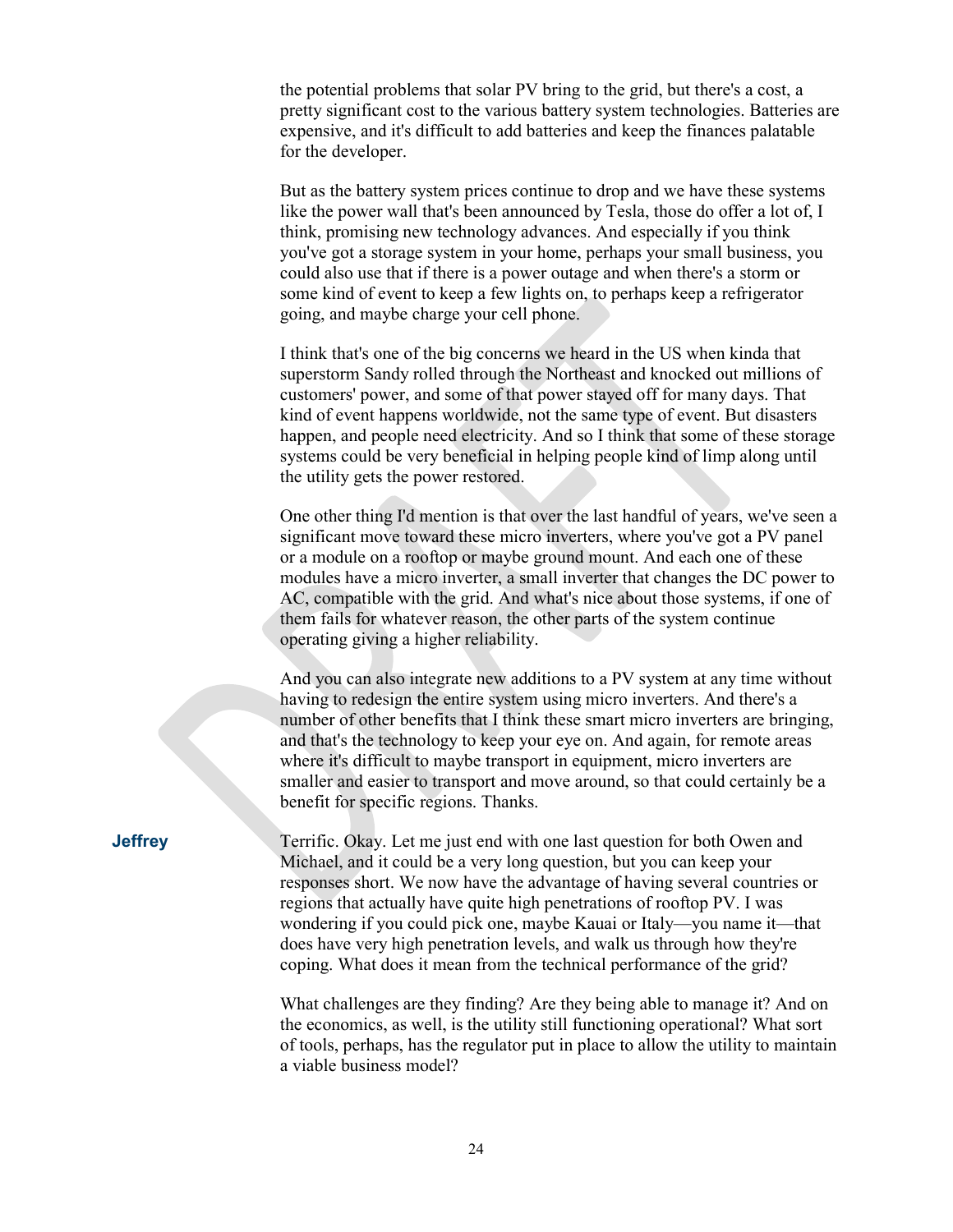**Michael** This is Mike, and I'll take a shot at that. I think one of the best examples that I like to use is Germany, and that they're certainly leading the world in the total amount of photovoltaic system deployed. And I think they're somewhere between 40 and 50 gigawatts, and I think my understanding is that they generate, on some days, more power as a nation with solar than they consume. And so they export power to the rest of the kind of the ENTSO-E grid in Europe that actually goes down into kinda North Africa and up into the former Soviet Union, so it's a very large grid in Europe.

> But back to Germany, I think that they have a goal, a countrywide goal of rolling out PV systems, and it was kind of a situation of, "Damn the torpedoes. Full speed ahead. We'll figure out the problems when we get there and try to solve them." And they indeed have seen problems in Germany, and one of the biggest problems is that they generate so much PV power during certain times that they can actually see the frequency in the grid rise higher than the 50 hertz that they try to operate within.

The inverters in Germany were programmed to all drop off if the frequency got above 50.2 hertz. And that became a major problem and one that they they've had to go back and spend hundreds of millions of Euros trying to reprogram and solve this problem because if you're generating more power than you consume, your grid frequency will start to rise. And when that happens, again, all of these inverters were programmed to drop off at 50.2 hertz.

And if you end up losing, say, 40 gigawatts of photovoltaic system pretty simultaneously, then you would see the frequency crash downward or start to drop dramatically causing kind of another problem, where they'd start to take out wind systems that drop off at low frequency. And so Germany has had to, again, spend a significant amount of effort and actually send people out to reprogram inverters at a very high cost, and that's a lesson that I think we're all watching and trying to make sure that we don't repeat that.

I would also mention, and this is kind of—gets into the tariff and rate issue that Owen has been talking about, but in Germany, they've got a great system or had a great system, where they offer—or they have offered very generous feed-in tariffs to kind of get the photovoltaic market stimulated. And they made the process very easy, where all you had to do was fill out one application, and that went to the utility. That went to the financier. That went to everybody in the country that needed to know you had photovoltaic system being installed, and it was very easy.

And basically, if there were mitigation strategies that needed to be deployed, the utility picked up the cost and socialized it. And so the result of that is that their process was very fast, and their cost of interconnection was cheap low—at least on the surface. But it's had a dramatic impact on rates, and they've seen their residential rates approximately double from I think 2003 to 2012, and that's documented. We've got that documented in reports, so if anyone wants information on that, I'd be happy to follow up.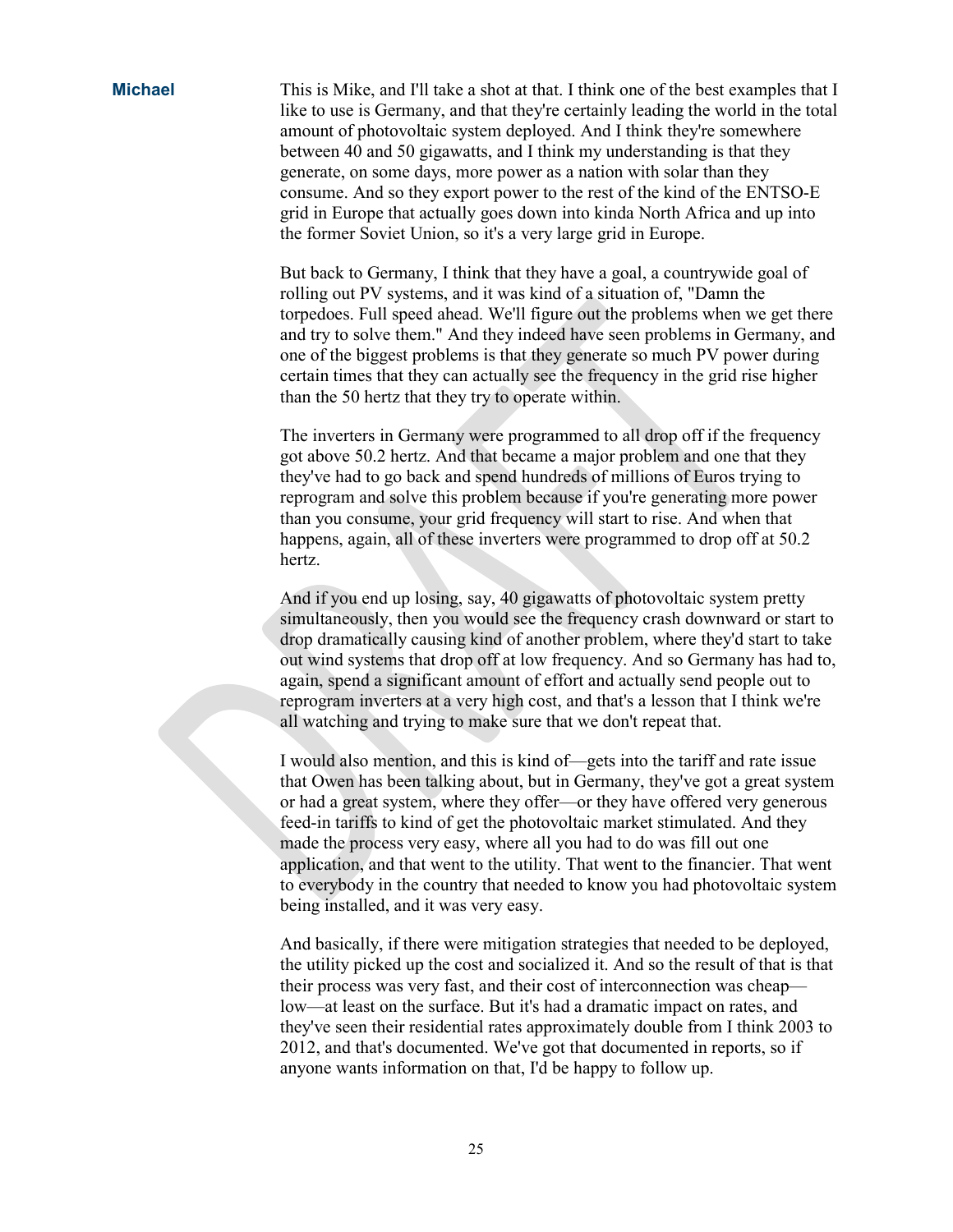|                | But just the point is that seeing residential utility rates double or even go up<br>20 or 30 percent is very unpalatable, certainly in the United States. But I think<br>in many places, customers would perhaps-they certainly would not be<br>pleased, and they might even reach panic. And what devices are they going to<br>shut off if their rates go up that much? So we don't want to see a kind of a<br>repeat of that. Germany has done a lot of things well, but they've also taught<br>us a lot of lessons on, perhaps, what countries shouldn't do in the race to<br>deploy PV.                                                                                   |
|----------------|-------------------------------------------------------------------------------------------------------------------------------------------------------------------------------------------------------------------------------------------------------------------------------------------------------------------------------------------------------------------------------------------------------------------------------------------------------------------------------------------------------------------------------------------------------------------------------------------------------------------------------------------------------------------------------|
| Owen           | And this is Owen. Just to add a little bit more perspective here, the idea that<br>establishing a feed-in tariff—I sort of said this earlier—is going to lead top<br>doubling of rates or 20—30 percent increase in rates, that's just not the world<br>we're in today. Germany employed a fairly generous feed-in tariff at a time<br>when they were trying to really build a market and get manufacturing costs<br>down and get installation costs—soft costs down. So that's important to note.                                                                                                                                                                            |
|                | Also, because Germany employed a proper buy-all-sell-all feed-in tariff, they<br>haven't really had fixed-cost recovery issues in that I've kinda reviewed in the<br>same way that you would in a net metering or a net-billing scheme. So now,<br>you know, at the same time, that doesn't mean that there aren't revenue issues.<br>They have a huge amount of rooftop PV on their grid that perhaps was not<br>envisioned 20 or 30 years ago when many of their larger conventional<br>generators were invested in.                                                                                                                                                        |
|                | So some of the plants are fully amortized. They're through their economic<br>lifetime. Some are not, but there is significant discussion in Germany, mostly<br>a political discussion at this point, about how to address the revenue<br>sufficiency of some of these individual plants that they no longer need but are<br>sort of 60-year assets and what exactly to do about that. And who's going to<br>pay? And how much are they going to get paid? And again, I guess this is<br>really more of a political discussion at this point than it is anything about<br>practical or regulatory or doing too much math. So anyway, with that, we're<br>right up on our time. |
| <b>Jeffrey</b> | Terrific. Well, thank you so much, Mike and Owen. What a tremendous<br>wealth of knowledge. And Sean, why don't you take it from here.                                                                                                                                                                                                                                                                                                                                                                                                                                                                                                                                        |
| <b>Sean</b>    | Great. Thank you, everybody, and thanks for the great discussion and<br>response to the questions. I just want to ask our attendees to hang on for<br>another minute or two. We just have a quick survey for you. I'll launch right<br>into it.                                                                                                                                                                                                                                                                                                                                                                                                                               |
|                | First question is, "The webinar content provided me with useful information<br>and insight." Great. And the next one is, "The webinar's presenters were<br>effective." And the third question is, "Overall, the webinar met my<br>expectations."                                                                                                                                                                                                                                                                                                                                                                                                                              |
|                | And then, just two more yes-or-no questions for you. The first being, "Do you<br>anticipate using the information presented in this webinar directly in your<br>work and/or organization?" And then, finally, "Do you anticipate applying the                                                                                                                                                                                                                                                                                                                                                                                                                                 |